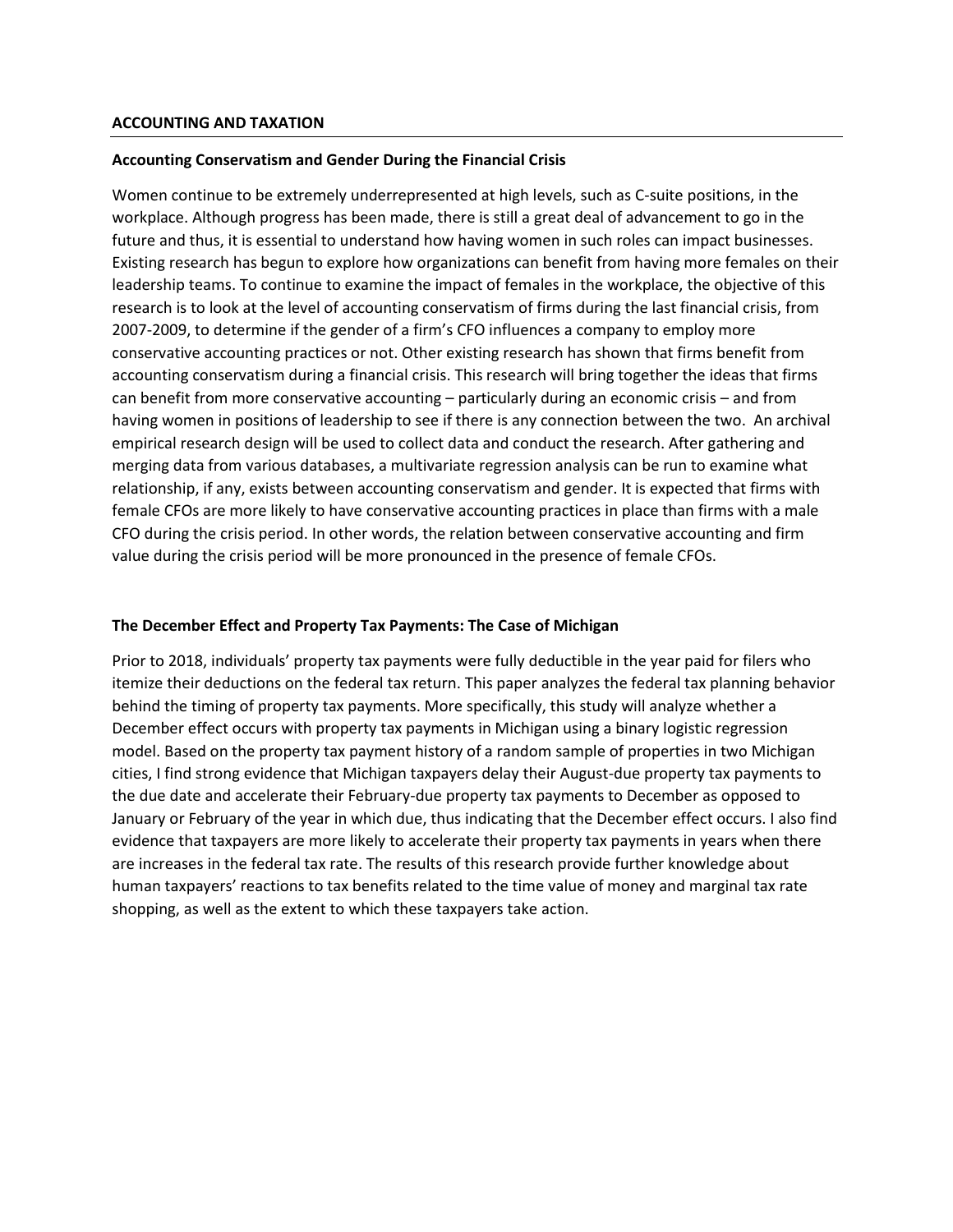## **The Effect of Cultural Diversity on IFRS Adoption in Developing Countries**

The purpose of this study is to determine if a relation exists between the level of cultural diversity in developing countries and the countries' tendencies to adopt International Financial Reporting Standards ("IFRS"). This study also aims to determine if a higher or lower score for each cultural diversity factor facilitates adoption of IFRS in developing countries. For purposes of the study, cultural diversity is defined as the level of ethnic, linguistic, and religious fractionalization in each developing nation as defined by Alesina (2003), with higher scores in each category symbolizing a higher level of diversity. The hypothesis presented is that higher levels of ethnic, linguistic, and religious fractionalization deter developing countries from adopting IFRS. The study first employs a correlation analysis to determine whether a correlation exists between the independent variables, which include ethnic, linguistic, and religious fractionalization scores, and the dependent variable, which describes whether or not the country has adopted IFRS as of December 31, 2005. Then, a multiple regression analysis is employed to determine the overall relationship between cultural diversity in developing countries and their tendencies to adopt IFRS. This analysis also determines if higher levels of cultural diversity deter IFRS adoption in these countries. When controlling for GDP, GDP growth rate, FDI inflows, rule of law, and the presence of Big Four accounting firms in each country, preliminary analysis shows that although ethnicity and language do not affect developing countries' tendencies to adopt IFRS, religious fractionalization does affect developing countries' tendencies to adopt IFRS.

## **Accounting for Innovation: The Impact of IFRS Adoption on Firm Innovation Metrics**

The purpose of this study is to determine whether a country's adoption of International Financial Reporting Standards (IFRS) impacts the level of firm innovation for domestically filing public companies. Because IFRS allows firms to capitalize portions of development costs that are seen as economically viable, firms from countries which previously required all R&D costs to be expensed will be incentivized to increase their R&D expenditures after IFRS adoption. Essentially, accounting standards may be playing a role in a firm's tendency to innovate. Defining innovation through a quantitative metric known as research quotient (RQ), an independent samples T-test will be used to determine if there is a statistically significant change in firm innovation post-IFRS adoption. RQ incorporates R&D expenditures into a firm's production function to determine the output elasticity of R&D, creating a straightforward link between a firm's R&D expenditures and the firm's output, profits, and market value.

This study will examine countries that required IFRS accounting standards for domestically filing public companies prior to 2014. Firms from each country will be evaluated on an individual basis to determine if there is a statistically significant change after the adoption of IFRS, and these results will be aggregated by country and by industry to determine if there are broader trends associated with IFRS adoption. My anticipated results would support my hypothesis that adoption of IFRS is associated with an increase of firm innovation for countries which did not previously allow capitalization of any research and development costs.

Ultimately, this study seeks to demonstrate how accounting standards impact firm decision making in order to develop a deeper understanding of whether IFRS adoption stifles or encourages innovation.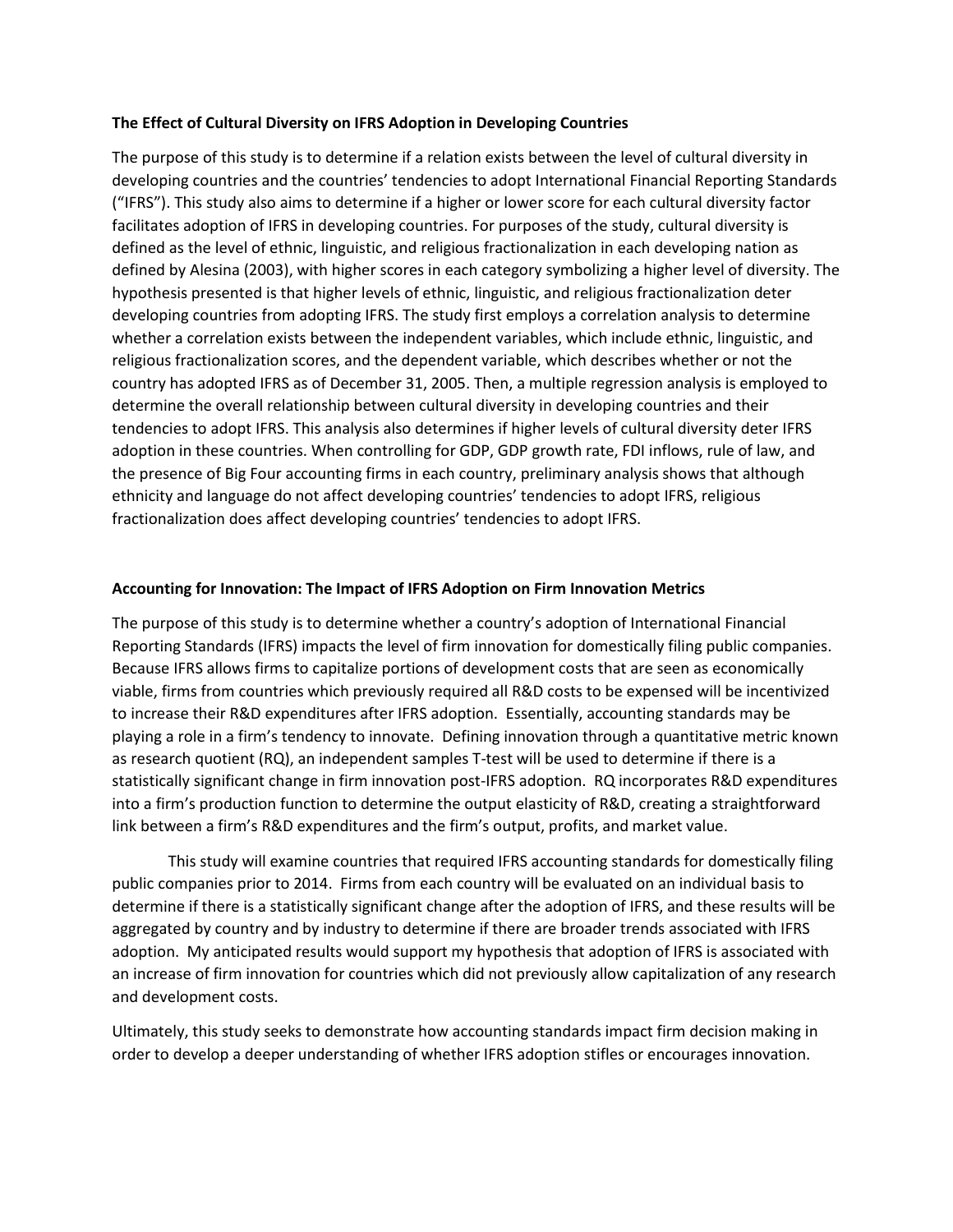#### **Race and the Tax Divide: A Study of Cook County Property Taxes**

This study provides evidence of how property tax assessments are disproportionately higher in South and West Suburbs of Cook County, predominately affecting neighborhoods with majority black and Hispanic residents. Over the last fifty years, Cook County property tax assessments have been a point of contention, as skewed assessments both over and under value properties across the county. In recent years, this study finds, over-assessment has been found to affect properties in South and West villages far more frequently than North and Northwest villages. The same areas that see the highest assessment ratios (assessed value/market value) tend to be the areas with the lowest median income, and are predominately black and Hispanic. This study looks at a combination of variables that should affect the assessment ratio- like age of the property, building square footage, density of foreclosures in surrounding areas, and land square footage- and factors that might indicate residual bias, including demographic and socio-economic data. In doing this, the study suggests why the Cook County assessor may be over assessing South and West suburbs over North and Northwest suburbs, and contributes to a larger effort to mend such inequalities within the county.

#### **The Impact of Market Competition on Accounting Fraud**

The purpose of this paper is to analyze how product market competition is correlated with the occurrence of fraudulent financial reporting, as recorded by Accounting and Auditing Enforcement Releases (AAERs). Current literature on the association between competition and fraud is both limited and contradictory in results, as some argue that competition acts as a disciplinary force in the market for restricting fraud while others argue that lower profitability in competitive industries forces managers to commit fraud in order to meet analyst forecasts. This paper seeks to implement new measures of competition in order to come to more definitive conclusions. Competition in current literature is confined to concentration measures such as the Herfindahl-Hirschman Index and the Four-Firm Ratio, which ignore other major features of how rivaling firms within an industry interact with each other. By introducing additional product competition measures used in other financial studies, including entry costs, product substitutability, the Lerner Index, and firm size inequality, this study hopes to determine the type of correlation between market competition and accounting fraud, and if the combined product and concentration measures are better than concentration measures alone at predicting the prevalence of fraud in an industry. These research questions will be answered using an OLS regression and a matched-pairs t-test, respectively. After the results are gathered, a series of robustness tests and additional analyses will be used to eliminate any bias in the sample selection and confirm accurate interpretations of the results. Overall, the results of this paper will expand the use of accounting data in defining market competition and create new opportunities for future literature to incorporate these competition measures in other fields of accounting studies.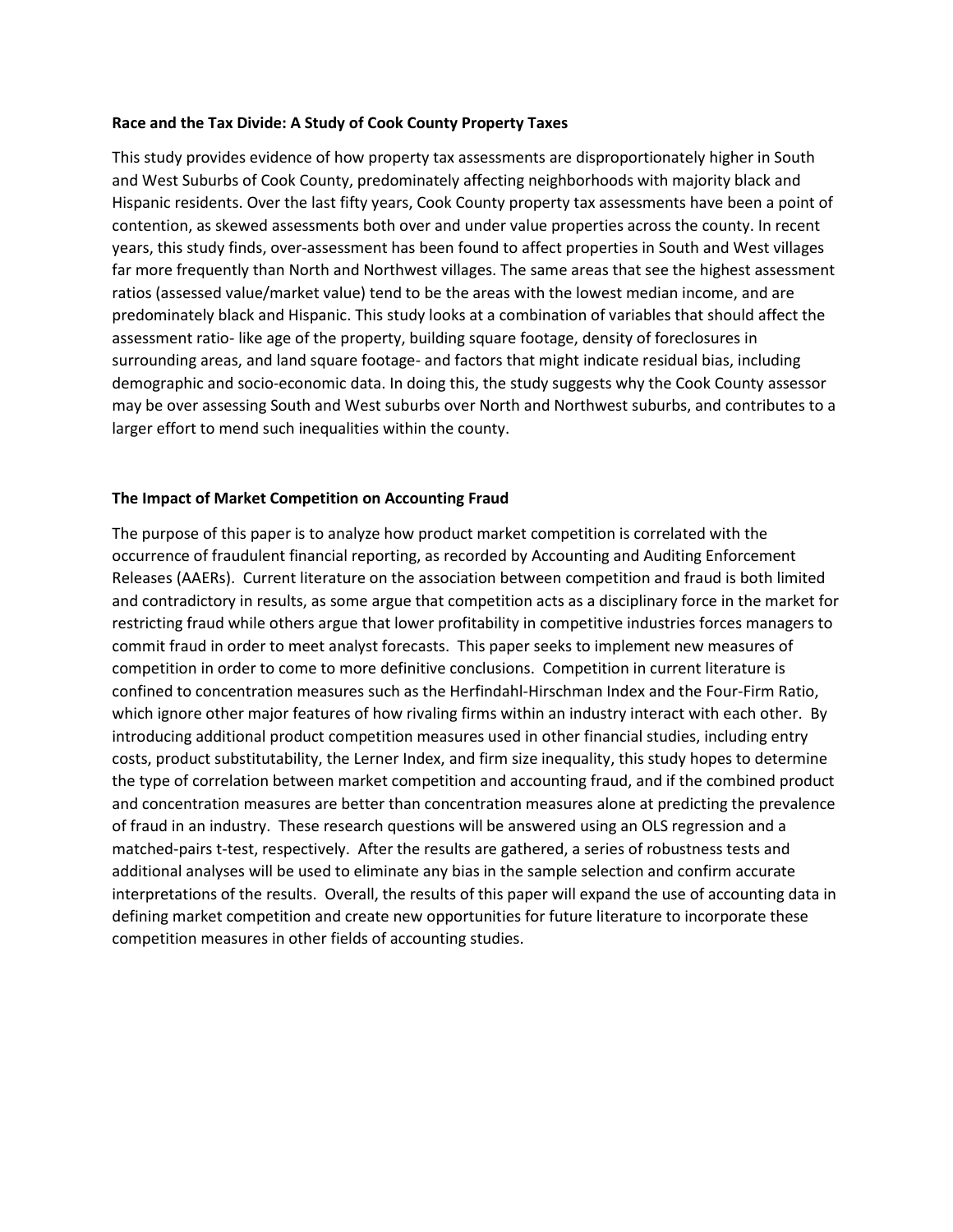## **Is The Volume of Media Attention of a Firm Related to Its Tax Avoidance Efforts?**

This paper will analyze the effect of the media attention of a publicly traded firm on its tax avoidance efforts. This research aims to further the research on corporate tax avoidance, especially the variation among firms in their level of tax avoidance. The research questions of this paper are: What is the correlation between public media coverage and the tax avoidance of a firm? Does a higher volume of media attention (being either positive, negative or indifferent), regardless of topic, deter managers from engaging in tax avoidance? This paper first presents an introduction to tax avoidance and media coverage, followed by a literature review that connects these two topics and leads into the development of the hypothesis. The research design will consist of multiple regression analyses, with Tax Avoidance as the dependent variable and Media Coverage as the independent variable. The regression will be scaled to control for the time lag between Media Coverage and when the effect is reflected in the reported tax avoidance of a firm. The hypothesis of this study is that the higher the volume of media coverage, the lower the level of tax avoidance a firm has in future periods.

## **ECONOMICS**

## **Trading Away Poverty: Aggregate Trade Policies and their Impact on the Gini Coefficient**

Classic economic theory states that openness and free trade lead to efficiency, greater incomes, and a means for development for emerging economies and developing countries. However, much of the time, these effects do not reach the poor in a country, and, therefore, trade only leads to increases of the income gap within a country, as only the already rich or powerful reap the rewards of free trade. However, there are special circumstances in which openness can lead to a reduction of income inequality. Additionally, it is important to look a step further and find which specific policies are responsible for this reduction, rather than just openness in general. My study will examine this relationship, the relationship between aggregate trade policies and income inequality. In finding which policies work best to improve the lives of all citizens within a country, regardless of social class, countries will then be able to implement these policies in hopes of reducing global poverty. Therefore, the purpose of my study is to find what governments can do and what policies they can use to more efficiently increase incomes (and thereby development) in their countries for all citizens, thus reducing income inequality and poverty in totality. My expected results are country specific, as each country uses different policies. Nonetheless, more generally, I expect more openness to trade and more foreign direct investment (FDI) to be instrumental in increasing GDPs, yet how that affects income inequality depends on the type of trade. For example, if a country only imports or exports luxury goods, then trade likely increases income inequality. Policies that likely decrease income inequality include FDI, which can lead to reduced unemployment and increased productivity in a country. If the investment involves unskilled labor jobs, then it would seem to imply that this type of policy would be beneficial in increasing the wages of the lower classes and thus decreasing income inequality. Therefore, I expect the correlation between increasing levels of FDI and decreasing income inequality to be strong. Finally, GDP growth has been connected to a reduction in income inequality in previous literature, so I expect this correlation to continue to be strong.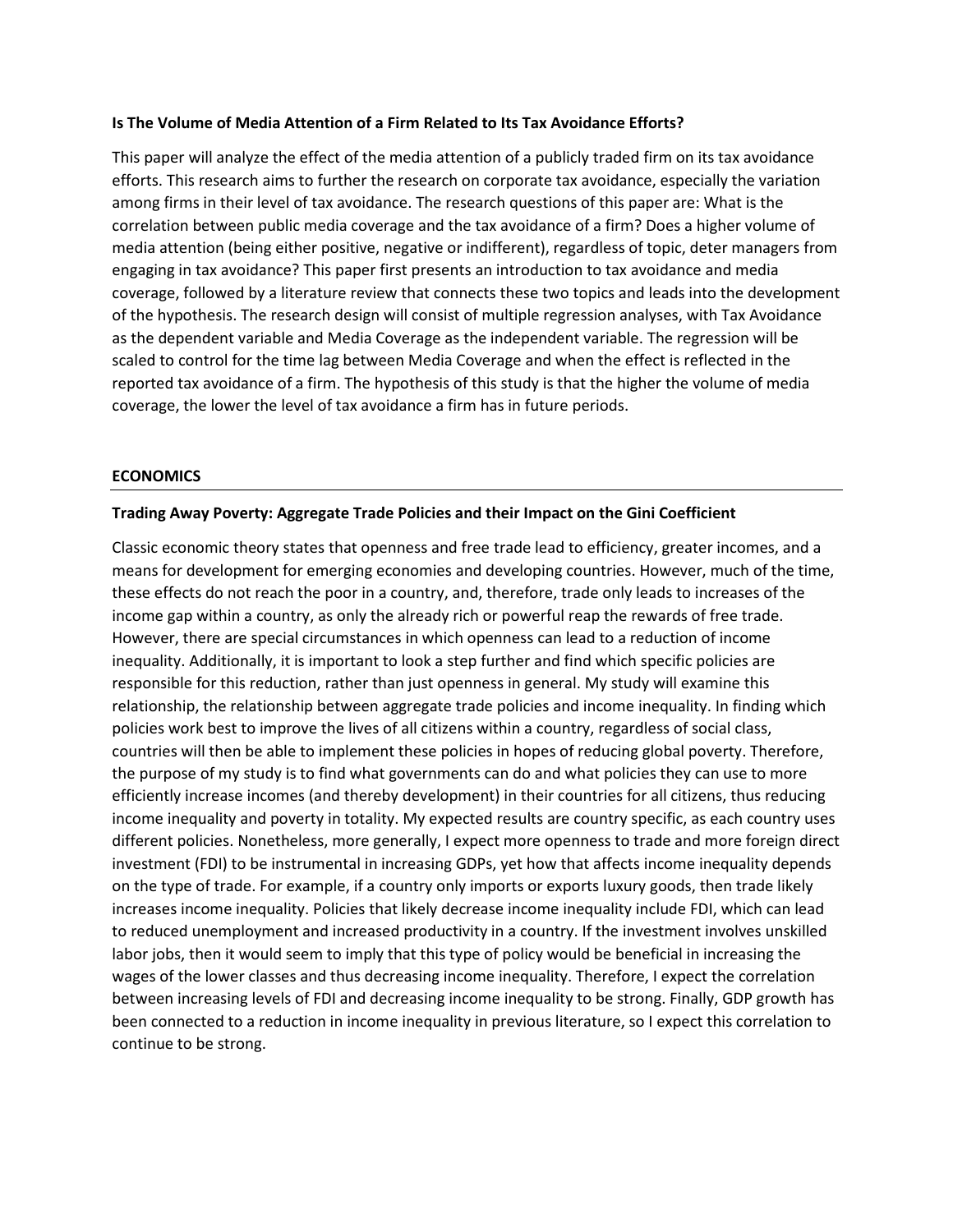#### **Order Imbalances, Earnings Surprises, and Market Impact**

When additional information is released regarding a company, investors adjust their perceived value of the company to reflect the new information through the buying and selling of their stock. When the earnings are released each quarter, investors will react to the difference between the earnings they expected and the earnings that the company released. In previous studies, researchers have found that the order imbalance for a stock has had a positive correlation to the surprise in earnings which could indicate that some investors have additional information regarding the company or there is a significant number of random orders placed within the market. I have found that this previous research has neglected to emphasize the impact that the overall market has upon securities as the daily pressure from order imbalances of index funds that directly impacts each stocks order imbalance. Due to this pressure, order imbalances for each company must be recorded with the removal of the markets movement. The purpose of this study is to analyze the relationship between order imbalances prior to earnings and surprise earnings when market impact is isolated for companies within the Russell 1000 and the Russell 2000 for eight consecutive quarters during 2017 and 2018. Through my research, I seek to analyze this relationship through a non-linear regression analysis of order imbalances and surprise earnings. Additionally, I plan to categorize the securities according to industry classification and market capitalization to see if some industries and/or market capitalization levels are more prone to this correlation. Overall, I am going to evaluate the whether the isolation of market impact has a significant impact upon the correlation that was previously discovered by researchers between surprise earnings and order imbalances.

# **The Role of Cognitive Style, Gullibility, and Demographics on the Use of Social Media for Financial Decision Making**

Consumer use of social media has witnessed significant growth in recent years. Due to its unregulated, user-generated and poorly censored format, social media use has blurred the line between the fake and the true, and can result in mass dissemination of inaccurate and false information, thereby impacting national politics, election outcomes and social interactions between consumer social clusters. In the unique context of financial decisions, consumer reliance on social media can significantly increase the risk of making poor financial decisions. This study examined the impact of cognitive style, consumer gullibility, and demographics on consumers' reliance on social media for financial decision-making. The results of a US national survey identify consumer characteristics which contribute to increased reliance on social media in financial decision making. The findings point to consumer vulnerabilities associated with psychographic and demographic attributes of consumers. The paper concludes with recommendations related consumer education and public protection measures.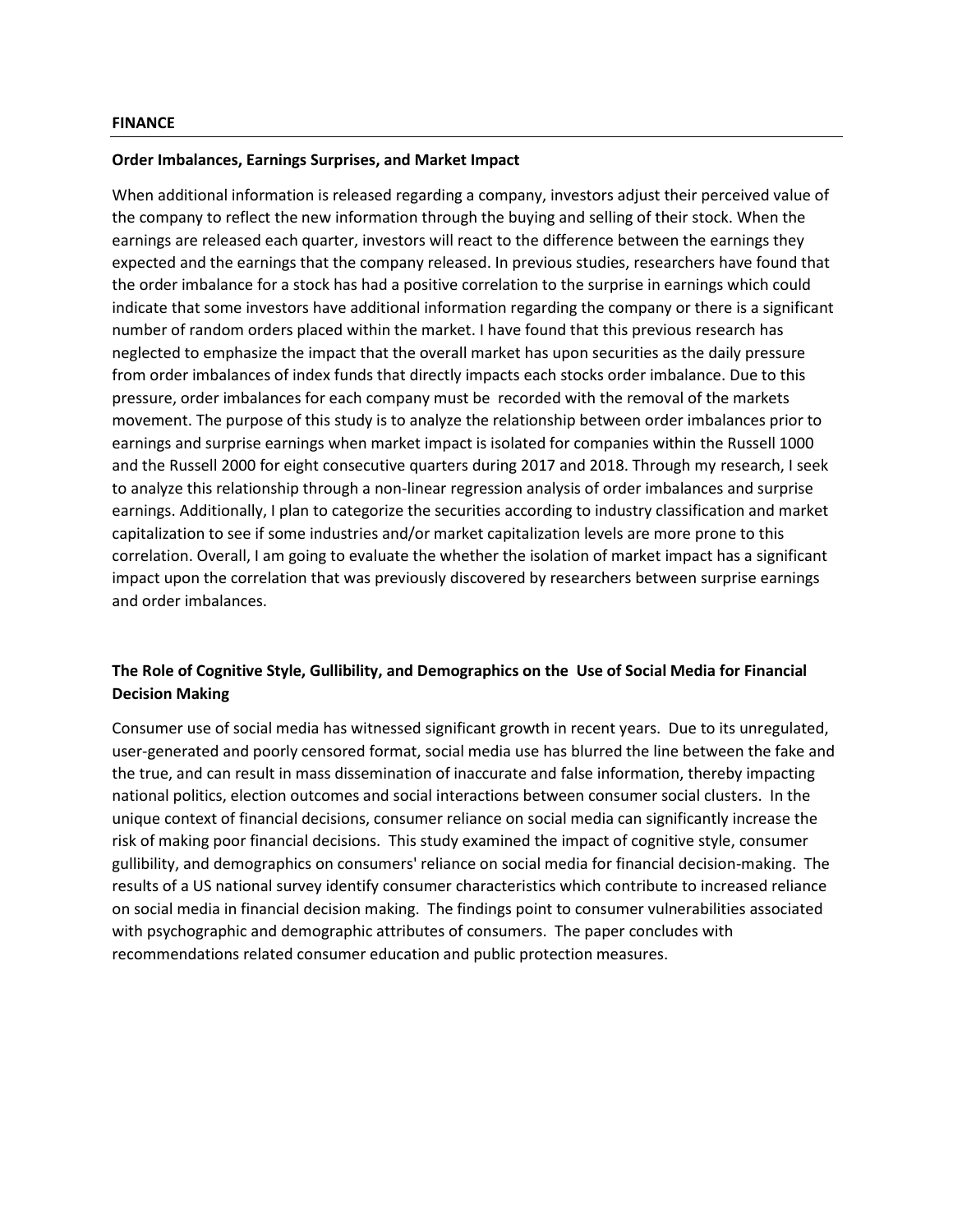## **ETFs and Its Impact on Bid-Ask Spread**

The study investigates the effect of Exchange Trade Funds' (ETFs) ownership on bid-ask spread of the underlying securities. In particular, the study tests the impact of SPDR trading on S&P 500 and QQQ trading on NASDAQ-100 and finds that higher ETF trade is associated with an increase in bid-ask spread. Using econometric and time-series models, the paper corroborates its primary findings.

# **Shareholder Letters and Stock Returns: Are Positive Shareholder Letters Indicative of Poor Stock Performance in the Short-Run**

CEOs write shareholder letters every year that serve as a summary of how a company performed over its most recent fiscal year. Therefore, the letters CEOs write should not present any information to the market that is not already known. My research looks into whether or not the market gleans new information from shareholder letters. If a stock experiences abnormal returns, either positive or negative, shortly after a shareholder letter was published, that could be a sign that the market picked up new information from the letter. In order to see if this is the case, I have collected a sample size of 90 shareholder letters from companies that are part of the S&P 500 Index. These letters were written in either 2016 or 2017 and have dates on them indicating when each letter was written. I have also collected 5, 10, and 15-day return data for each company and each company's respective industry. It is important to note that the 5, 10, and 15-day time intervals are different for most companies as most companies wrote their letters on different dates. Running all 90 letters through a software program that scores each letter based on the use of positive words will allow me to then run a regression analysis between each letter's positivity score and the respective returns for that company. Preliminary findings show that the more positive a shareholder letter is, the worse a stock performs over 5, 10, and 15-day periods after the letter was written. I believe that I will have the same conclusion once control variables are introduced into my study. The implications of these findings would be that the market reacts unfavorably to companies that publish very positive and rosy shareholder letters. It therefore might be worthwhile to read a company's shareholder letter before investing in the company.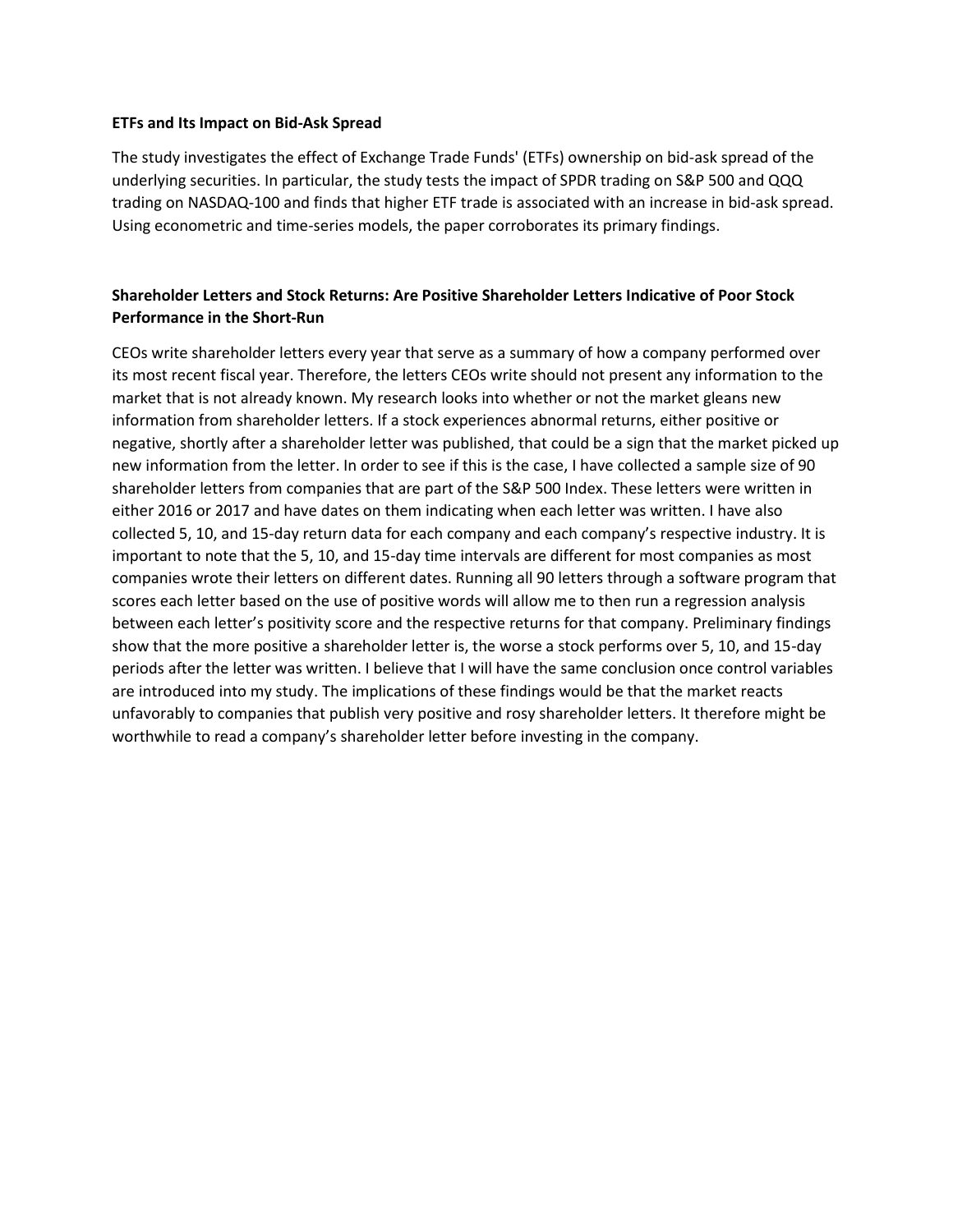# **An Analysis of the Determinants of Italian Banks' Performance A Comparative Look at European Commercial Bank Performance by Country from 2007-2018**

This paper evaluates the macroeconomic and bank-specific factors of profitability for publicly-traded Italian commercial banks within the context of selected European counterparts. The period of study spans a decade, from 2007 to 2018, a time of economic, political, and social turmoil in Italy. To provide context, this paper discusses recent Italian economic and financial history and considers the impact of recent political developments. The idea to research bank profitability and performance is used as a proxy to evaluate the health of the Italian financial system in general.

This paper bases its research methodology on prior papers that studied bank performance in a specific country and applies the same methodology to Italian banks. Ordinary Least Squares Regression (OLS) analysis is used to determine several models of bank profitability based on key independent variables relating to bank size, asset quality, credit quality, liquidity, revenue activities, and macroeconomic factors. Dummy variables for country of origin are also examined. The study also assesses autocorrelation using the Durbin-Watson test statistic to test for robustness.

This study proposes several models that are statistically significant. We find that bank profitability measured by both return on assets (ROA) and return on equity (ROE) are significantly related to country of origin, leverage, adequate capital ratios, loan loss reserves and provisions, non-interest income, and home country GDP growth rate. In particular, one model explained over half of the variation in bank profitability. This is a higher coefficient of determination than other prior studies considered in the literature review. Also noteworthy is the finding that Italian bank profitability was significantly lower than other European commercial banks, suggesting continued poor health of the Italian financial system. These conclusions suggest that there are major dissimilarities between banks from the selected European countries examined in this study that continue after the global financial crisis with implications of continued financial fragility in Italy.

# **Analyzing Private Equity Value Creation Strategies**

Private Equity ("PE") as an asset class manages close to \$3 trillion as of 2018, which is roughly two-fifths of global alternative assets under management. The most commonly used strategy is leveraged buyout (LBO), where PE firms maximize returns not only using the target's cash flows but also recapitalizing the balance sheet.

Critics often discredit PE firms by claiming that sponsors have primarily benefited from illiquidity discount and multiple expansion provided by market cycles, instead of core operational changes. Unlike previous literature, which has focused on the traditional categorization of returns into operational and financial engineering, this paper aims to segregate value generated due to changes made by the financial sponsor from the returns that would have been generated had the company operated as is.

I plan to test my unique formulation across a list of roughly 300 Reverse LBO transactions categorized into 4 different credit cycles: 1980-1990, 1991-2000, 2001-2008, 2009-2018. My hypothesis is that although PE firms have taken initiatives to operationally improve companies, there is a very low delta between value created due to sponsor involvement and value created in a no-LBO scenario. Hence,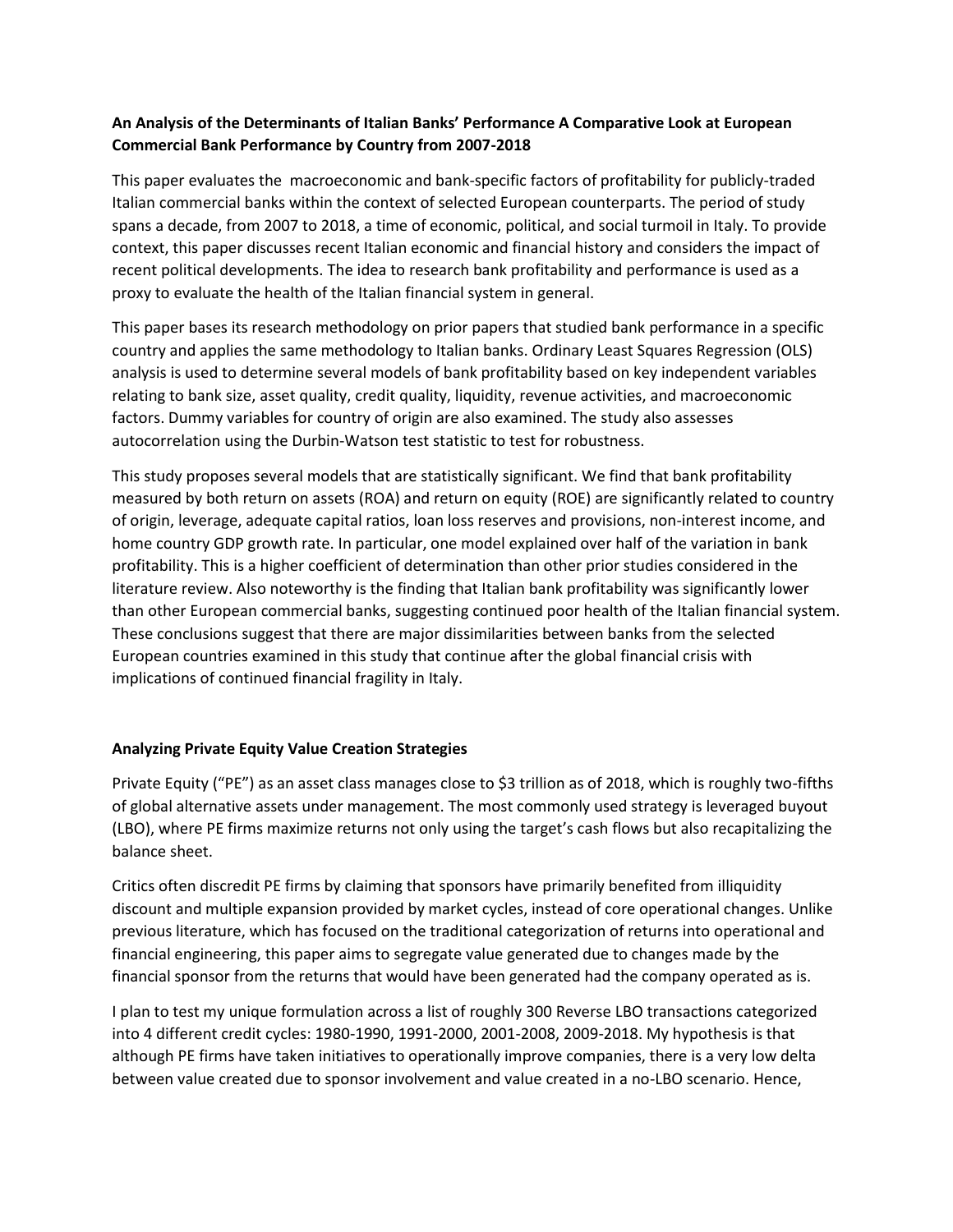although reliance on debt paydown and market timing might have decreased as a share of total returns, it still represents a big proportion of the value added by PE firms.

I also hope to use the data gathered to provide insight on how PE returns might change as the Fed continues its interest rate hikes over the coming years. My formulation calculates the hurdle rate for which a sponsor would be indifferent between using target cash flow to reduce debt and re-investing to grow the business. As interest rates continue increasing, the hurdle rate to re-invest would keep increasing, with the result that PE firms might find it more attractive to de-lever the balance sheet, and thereby sustain historical returns even in a high interest rate environment.

Preliminary results on 100 transactions have proven my hypotheses correct. These findings will provide the industry with a new framework with which to analyze PE returns. It will be easier to differentiate financial sponsors who have truly generated value through active involvement from PE firms which have had no real value-addition historically. The analysis also helps predict how PE firms might adapt to a changing credit cycle environment by potentially drifting back to a debt paydown model instead of primarily growing cash flows.

## **Effect of Monetary Policy on Prevalence of Mutual Fund Alpha**

Are financial markets efficient? This is arguably the most divisive question in finance. Active versus passive, the question of whether, in the long-run, active managers can outperform passive investments net of the higher fees charged by the former. Active management involves the selection of securities and market timing to provide value to investors. Passive management, on the other hand, tracks an index and charges significantly lower fees than their counterpart. Capital in recent years has flowed increasingly from active managers to passive managers as investors have become skeptical of active managers' claims that they can outperform the market. Today, almost one third of invested capital is invested in passive funds up from just a fifth a decade ago. This is, undoubtedly a consequence of active management's failure to outperform passive management in recent years. A 2016 study found that about 90 percent of active managers failed to beat their relative indices over the previous one, five and 10-year periods. This, coupled with growing academic support for the Efficient Market Hypothesis (EMH) proposed by Eugene Fama which argues that the market is perfectly efficient, making it impossible to generate alpha or excess returns, describes the current consensus that active management is a dying industry. The data suggests, however, that markets are conditionally efficient, being more efficient under specific market conditions and points in the economic cycle. Research is conflicted and inconclusive as to how true this is and whether data is robust over time. Finally, if markets are conditionally efficient, what are these conditions and why do they affect the prevalence of alpha in the financial markets. The most explanatory variable that has been tested for its effect on the prevalence of alpha is market breadth, which measures the degree of participation by index constituents in a market rally or drawdown. Active management has been shown to perform best when breadth is high since market performance that is driven by a limited number of stocks, and thus lacks breadth, can limit opportunity for alpha. The question that I am asking is, does the data support the claim that monetary policy can significantly affect the prevalence of alpha in financial markets; furthermore, what role does monetary policy play in inducing other factors that have been shown to affect the prevalence of alpha.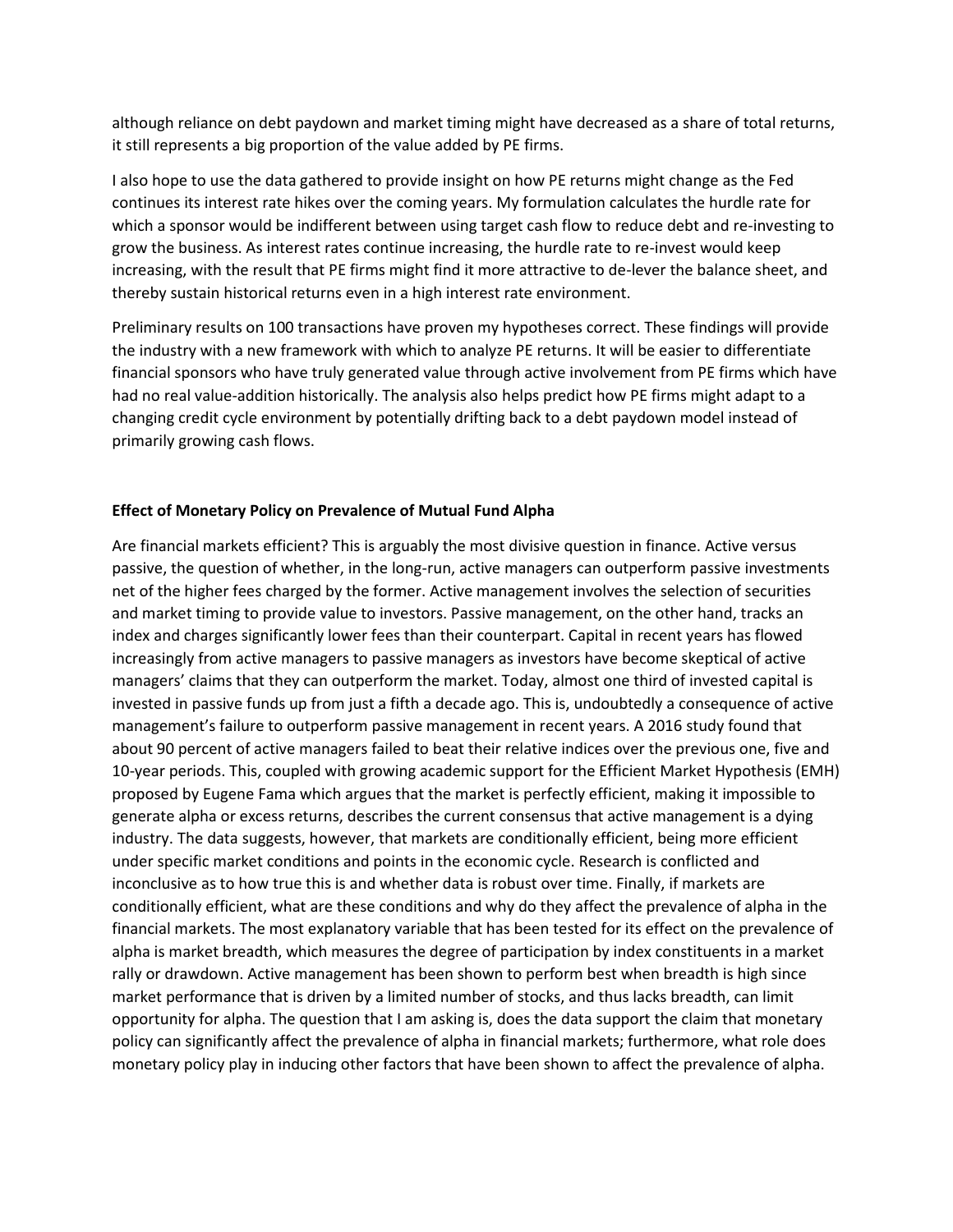## **Analyst Focus on Corporate Social Responsibility**

The idea of CSR is becoming increasingly important in the investment process. More and more investors want to generate environmental and social impact from their investments besides financial return. Since investors become very interested in socially responsible investing, financial analysts, who significantly influence investors' judgment and beliefs, also start to incorporate CSR information into their analysis of companies. The purpose of this paper is to investigate whether sell-side analysts focus on CSR information and to what extent. The research method planned to use in this paper is analyst report methodology, which is a quantitative method measuring the frequency of a list of CSR expressions appearance in analyst reports. In this paper, the analysis will contain a sample of 50 S&P companies with highest ESG scores in 2017. The expected finding of this paper is that at least a portion of analysts are aware of CSR and mention CSR information, given the increasingly important role that CSR plays in the capital markets.

## **Can REITs Forecast Trends Within the Commercial Real Estate Market?**

This research begins with an exploration into real estate investment trusts, or REITs. REITs are companies with portfolios of real estate assets that they manage actively (or passively in rare scenarios). REITs are traded in equity markets throughout the world, such as the New York Stock Exchange and the London Stock Exchange. I looked at how REITs can be used to predict what will occur within segments of the commercial real estate market. Prior researchers have observed that REIT indices have moved with segment trends of the market before other indices in those corresponding segments. If REIT indices can be created that consistently lead private property transaction indices, investors and stakeholders in the commercial real estate market will benefit from the efficient data derived from the REIT returns.

With REIT return data from the Center for Research in Security Prices (CRSP) and two private property indices - the S&P CoreLogic Case-Shiller Indices and RCA's Commercial Property Price Indices (CPPIs) - I created a series of segment-specific regression models to determine if there is a relationship where private property returns lag REIT returns. Since REITs are traded on equity markets, they theoretically trade based upon the efficient market hypothesis (EMH). According to EMH, assets prices reflect all information available. That results in REITs pricing in all conditions within the market, in addition to the information about each individual equity. The efficiency of REITs offers some evidence towards REIT return data leading other sources of commercial real estate data. REIT returns could therefore predict a variety of trends within the market, such as an impending boom or boost within a sector (or the entire market), and create greater transparency for investors and other market participants.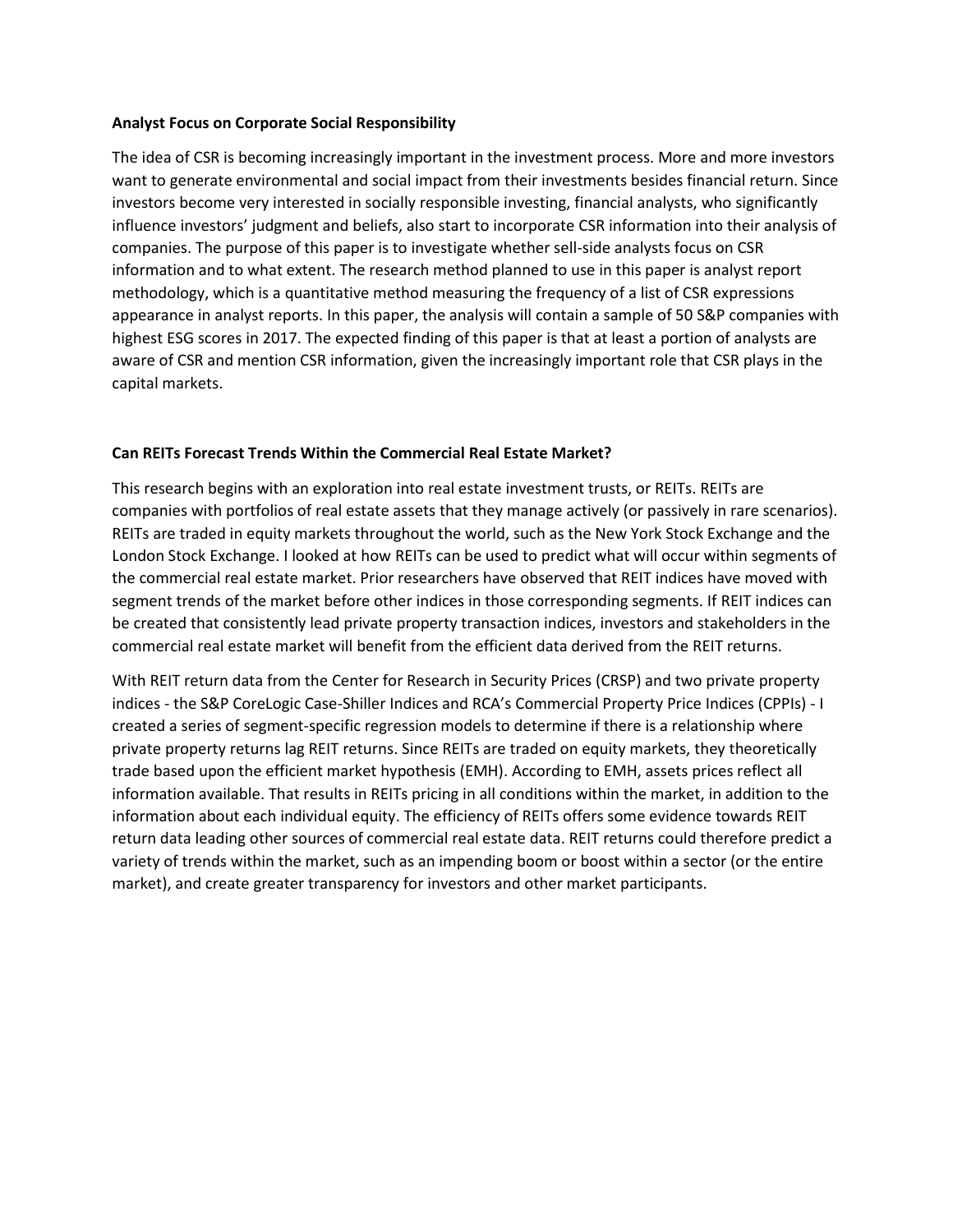## **IPO Gross Spreads and Their Implications with Chinese Companies' IPO Activities**

I am currently investigating the IPO landscape of Chinese companies' IPO activities with a focus on the effect derived from the gross spread (the fees that underwriters receive for arranging and underwriting an offering of debt or equity securities) of the IPO activities. I have collected data and arrange the data in a way that is the most efficient for the research. After discussing with my thesis adviser, I decided to use the regression model to determine the correlation between IPO gross spreads and the physical location where these Chinese companies are listed. I project that Chinese companies are most likely listed at the stock exchanges where they are charged with lower gross spreads. More detailed will be found in my thesis report.

## **GENDER DIVERSITY IN BUSINESS**

## **The Presence of Female Leadership and How it Relates to Corporate Social Performance**

The purpose of this paper is to identify the relationship between women in top leadership positions and organizations' corporate social performance across various industries. The main questions guiding this paper are: is there a correlation between female presence in top corporate positions and higher CSR ratings? Is there a difference between male and female leadership and how this relates to CSP? What is the female influence on the companies that are actively implementing changes and innovations? This paper begins with a thorough introduction of CSR as well as a discussion of female business talent and the current lack of women in top management roles. A literature review is conducted to discuss the characteristics and values of women in business compared to male counterparts to set up the gap in research as it pertains to decision-making in CSR. Quantitative and qualitative metrics of data on companies will be collected to compare leadership with and without female presence. The research design will feature a correlation analysis test between the occurrence of women in board or C-suite positions and the composite CSR ratings. The composite CSR rating will allow for a multi-faceted approach to evaluating CSP from numerous sources. The goal of this paper is to identify differences in female and male leadership in how it relates to current social innovation and sustainability efforts by individual companies. Based on prior research and trends, the hypothesis of this empirical study is that there is a positive correlation between female corporate leadership and increased CSP across industries. The conclusions of this research will work to establish the need for women to be more involved in executive decisions to ideally promote new opportunities and add to humanitarian and environmental consciousness in the business world.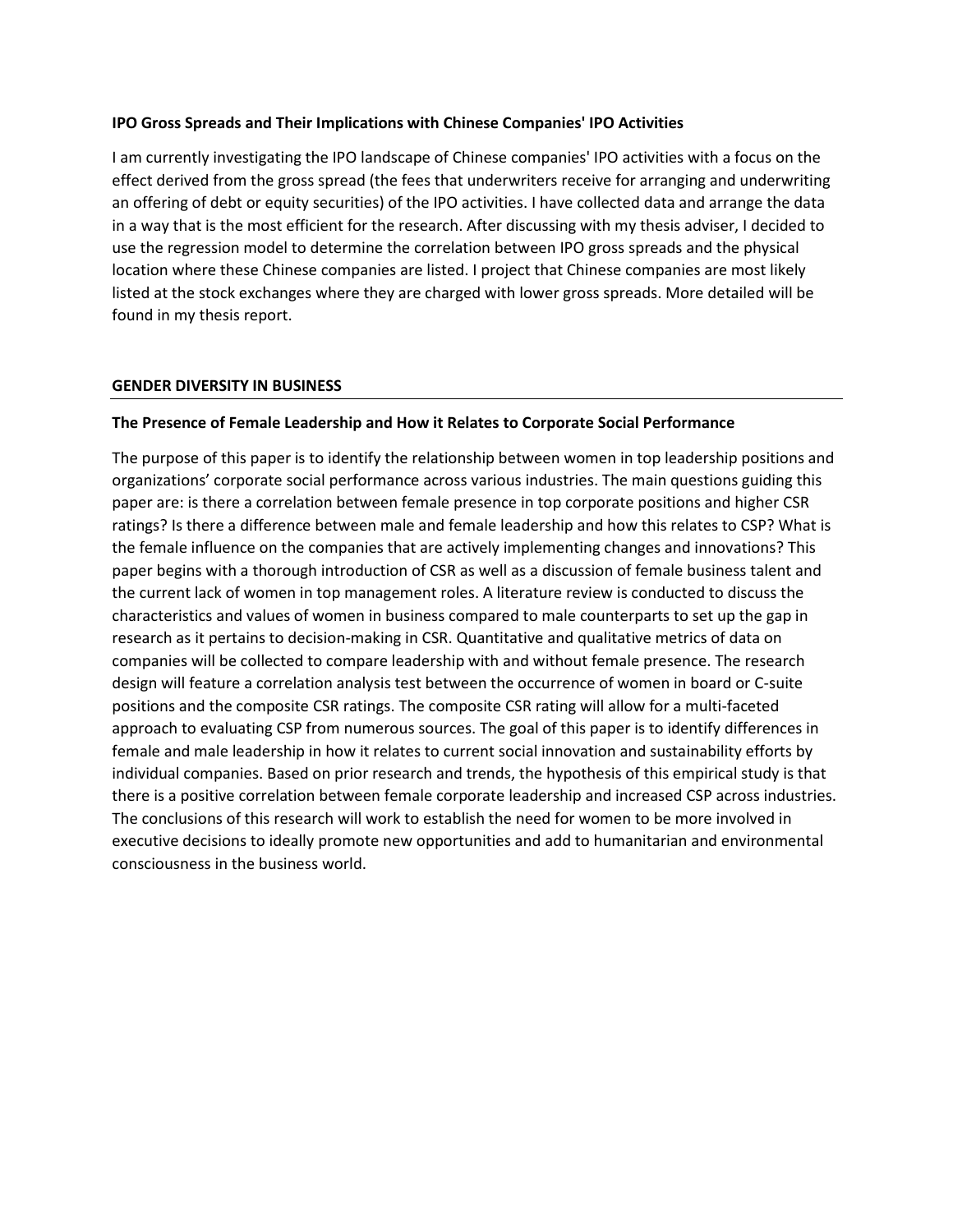## **Gender Differences of Job Satisfaction in the Technology Industry**

The number of women entering the technology industry are decreasing. While the percentage of women in other areas of STEM are increasing, the technology industry's metrics are at a steady decline. In 2013, just 26 percent of computing jobs in the U.S. were held by female employees, which is 35 percent less than in 1990. One determining factor of career choice and employee retention is Job Satisfaction. Using this decline as a motivation, a job satisfaction survey based on Paul Spector's 78 variables of job satisfaction was used to measure the level of job satisfaction of both men and women from the technology sector. Analysis of the respondents reveals the current trends in factors which lead to Job Satisfaction for men and women in this industry.

## **Accounting Conservatism and Gender During the Financial Crisis**

Women continue to be extremely underrepresented at high levels, such as C-suite positions, in the workplace. Although progress has been made, there is still a great deal of advancement to go in the future and thus, it is essential to understand how having women in such roles can impact businesses. Existing research has begun to explore how organizations can benefit from having more females on their leadership teams. To continue to examine the impact of females in the workplace, the objective of this research is to look at the level of accounting conservatism of firms during the last financial crisis, from 2007-2009, to determine if the gender of a firm's CFO influences a company to employ more conservative accounting practices or not. Other existing research has shown that firms benefit from accounting conservatism during a financial crisis. This research will bring together the ideas that firms can benefit from more conservative accounting – particularly during an economic crisis – and from having women in positions of leadership to see if there is any connection between the two. An archival empirical research design will be used to collect data and conduct the research. After gathering and merging data from various databases, a multivariate regression analysis can be run to examine what relationship, if any, exists between accounting conservatism and gender. It is expected that firms with female CFOs are more likely to have conservative accounting practices in place than firms with a male CFO during the crisis period. In other words, the relation between conservative accounting and firm value during the crisis period will be more pronounced in the presence of female CFOs.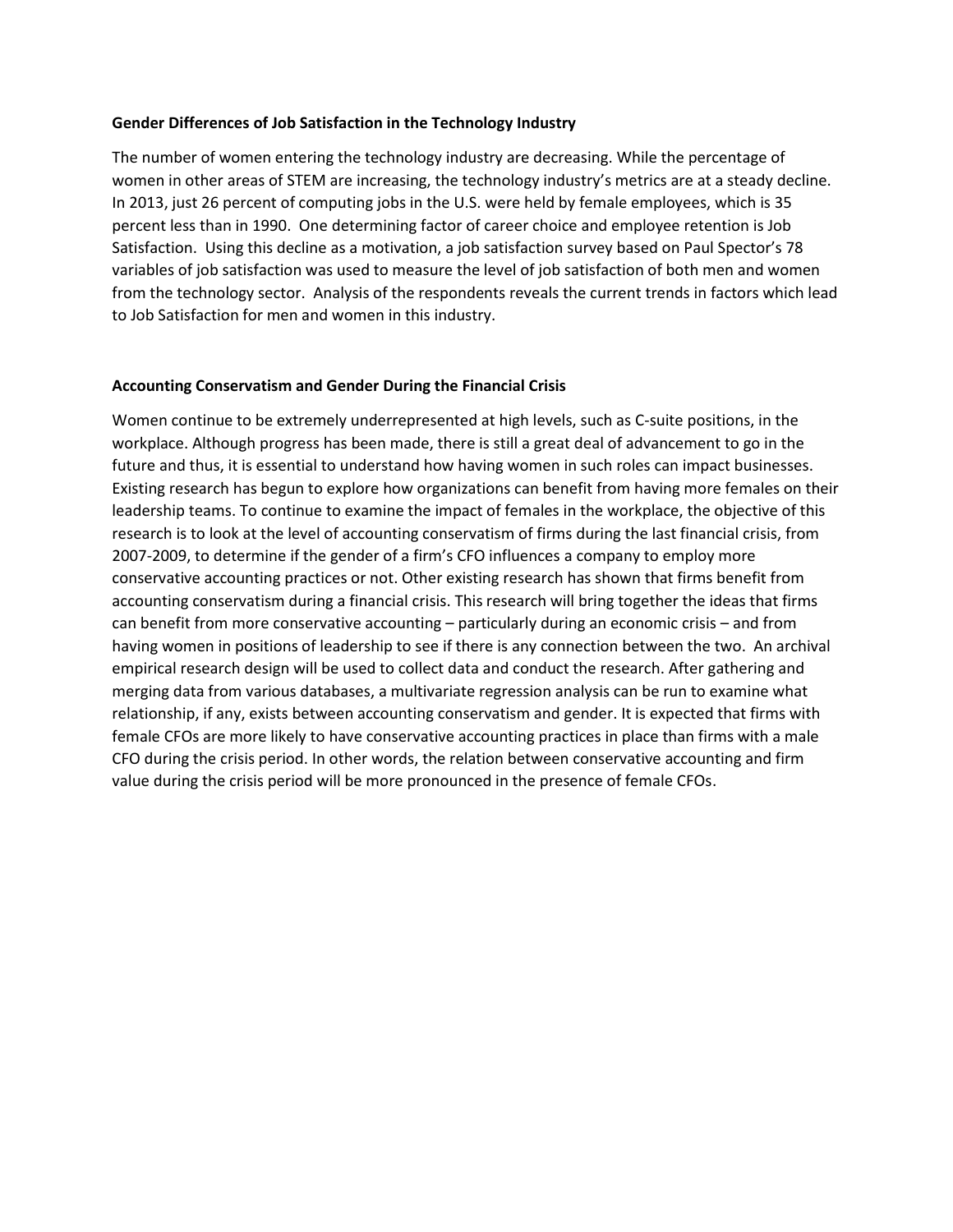#### **INTERNATIONAL BUSINESS**

## **The Effect of Cultural Diversity on IFRS Adoption in Developing Countries**

The purpose of this study is to determine if a relation exists between the level of cultural diversity in developing countries and the countries' tendencies to adopt International Financial Reporting Standards ("IFRS"). This study also aims to determine if a higher or lower score for each cultural diversity factor facilitates adoption of IFRS in developing countries. For purposes of the study, cultural diversity is defined as the level of ethnic, linguistic, and religious fractionalization in each developing nation as defined by Alesina (2003), with higher scores in each category symbolizing a higher level of diversity. The hypothesis presented is that higher levels of ethnic, linguistic, and religious fractionalization deter developing countries from adopting IFRS. The study first employs a correlation analysis to determine whether a correlation exists between the independent variables, which include ethnic, linguistic, and religious fractionalization scores, and the dependent variable, which describes whether or not the country has adopted IFRS as of December 31, 2005. Then, a multiple regression analysis is employed to determine the overall relationship between cultural diversity in developing countries and their tendencies to adopt IFRS. This analysis also determines if higher levels of cultural diversity deter IFRS adoption in these countries. When controlling for GDP, GDP growth rate, FDI inflows, rule of law, and the presence of Big Four accounting firms in each country, preliminary analysis shows that although ethnicity and language do not affect developing countries' tendencies to adopt IFRS, religious fractionalization does affect developing countries' tendencies to adopt IFRS.

# **An Analysis of the Determinants of Italian Banks' Performance A Comparative Look at European Commercial Bank Performance by Country from 2007-2018**

This paper evaluates the macroeconomic and bank-specific factors of profitability for publicly-traded Italian commercial banks within the context of selected European counterparts. The period of study spans a decade, from 2007 to 2018, a time of economic, political, and social turmoil in Italy. To provide context, this paper discusses recent Italian economic and financial history and considers the impact of recent political developments. The idea to research bank profitability and performance is used as a proxy to evaluate the health of the Italian financial system in general.

This paper bases its research methodology on prior papers that studied bank performance in a specific country and applies the same methodology to Italian banks. Ordinary Least Squares Regression (OLS) analysis is used to determine several models of bank profitability based on key independent variables relating to bank size, asset quality, credit quality, liquidity, revenue activities, and macroeconomic factors. Dummy variables for country of origin are also examined. The study also assesses autocorrelation using the Durbin-Watson test statistic to test for robustness.

This study proposes several models that are statistically significant. We find that bank profitability measured by both return on assets (ROA) and return on equity (ROE) are significantly related to country of origin, leverage, adequate capital ratios, loan loss reserves and provisions, non-interest income, and home country GDP growth rate. In particular, one model explained over half of the variation in bank profitability. This is a higher coefficient of determination than other prior studies considered in the literature review. Also noteworthy is the finding that Italian bank profitability was significantly lower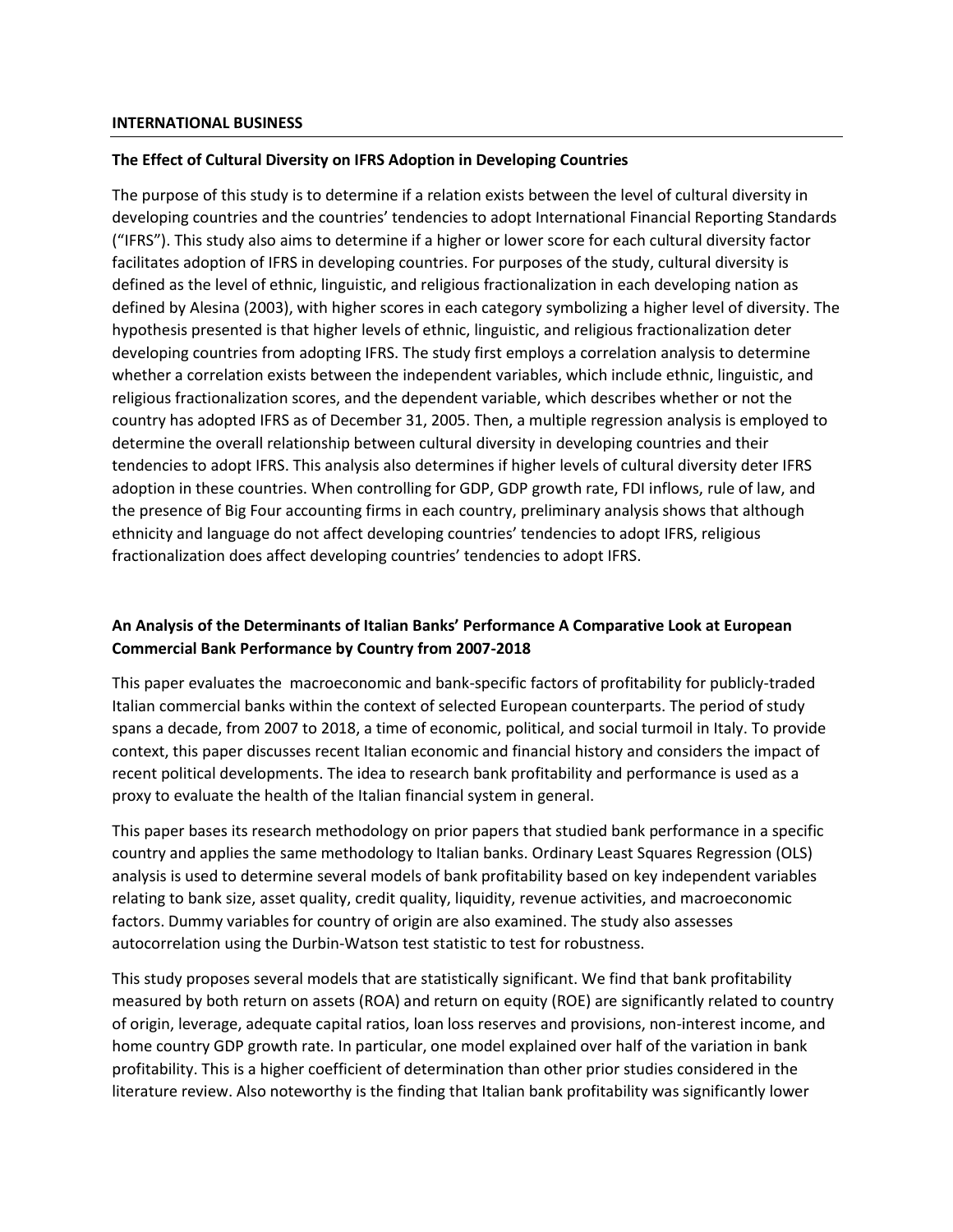than other European commercial banks, suggesting continued poor health of the Italian financial system. These conclusions suggest that there are major dissimilarities between banks from the selected European countries examined in this study that continue after the global financial crisis with implications of continued financial fragility in Italy.

## **IPO Gross Spreads and Their Implications with Chinese Companies' IPO Activities**

I am currently investigating the IPO landscape of Chinese companies' IPO activities with a focus on the effect derived from the gross spread (the fees that underwriters receive for arranging and underwriting an offering of debt or equity securities) of the IPO activities. I have collected data and arrange the data in a way that is the most efficient for the research. After discussing with my thesis adviser, I decided to use the regression model to determine the correlation between IPO gross spreads and the physical location where these Chinese companies are listed. I project that Chinese companies are most likely listed at the stock exchanges where they are charged with lower gross spreads. More detailed will be found in my thesis report.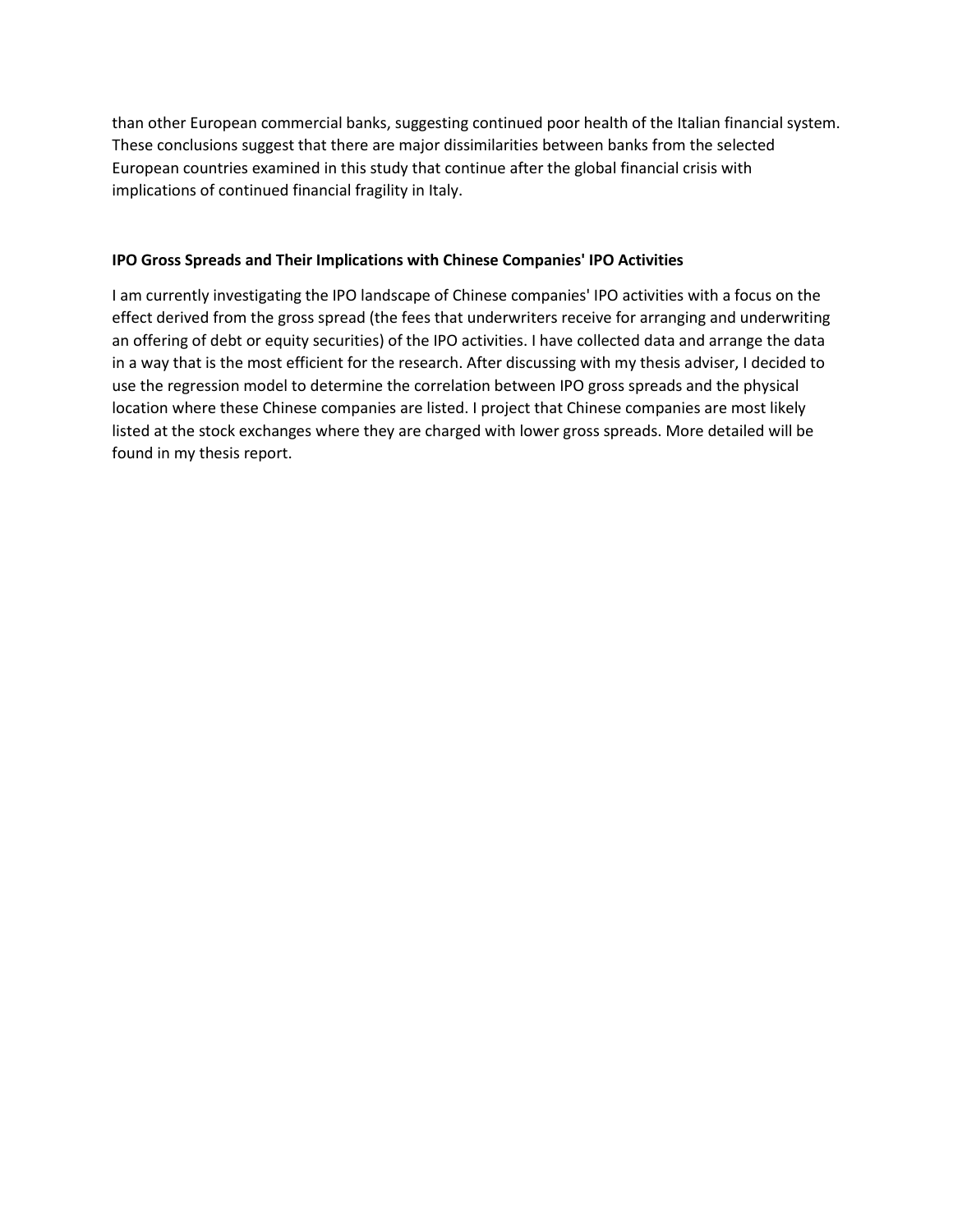#### **LAW AND ETHICS**

## **A Look Into the Establishment of Interstellar Justice for Private Asteroid Mining and its International Economic Importance**

This paper explores the current legal framework governing outer space and puts forth a suggested legal framework or governance structure, based on the structures that contribute to the success of deep seabed mining, in order to legally facilitate private asteroid mining. Private space exploration is a growing industry and space holds the prospects of harvesting valuable resources that may have a tremendous impact on the economy. However, private companies are deterred from fully entering into this industry given the lack of formalities pertaining to protections afforded by contemporary standards enforcing property rights and more generally, governance within this industry. After an overview of the background and importance of the topic, the paper offers a review of existing governance standards and legislation as they relate to outer space and the deep seabed. Here, evidence will be presented to show the existence of parallels between the governance structure of the two bodies, which are both international commons. This paper seeks to capitalize on these parallels and use them as a guide for suggesting a legal framework for governing private asteroid mining in outer space. The common heritage of mankind principle can apply to both the deep seabed and outer space and thus, acts as a starting point for creating the said legal framework for mining in outer space. The resulting framework includes utilizing a Fee Access Structure with a contract system for private entities as well as governmental organizations to legally allow mining, the formation of a governing body called the International Outer Space Mining Authority or IOSMA, the creation of an intergovernmental mining company, the development of economic regulations to prevent the influx of resources from adversely affecting certain markets, as well as other considerations. Furthermore, it is required that this governance structure operate within certain aspects of the existing legislation governing outer space, but also the drafting of new international agreements, compliant with international law, in order to fully implement the new governance structure. This paper will offer the private asteroid mining industry a potential legal framework or governance structure to advocate for in order to facilitate legally mining asteroids in outer space and reaping the economic benefits of doing so.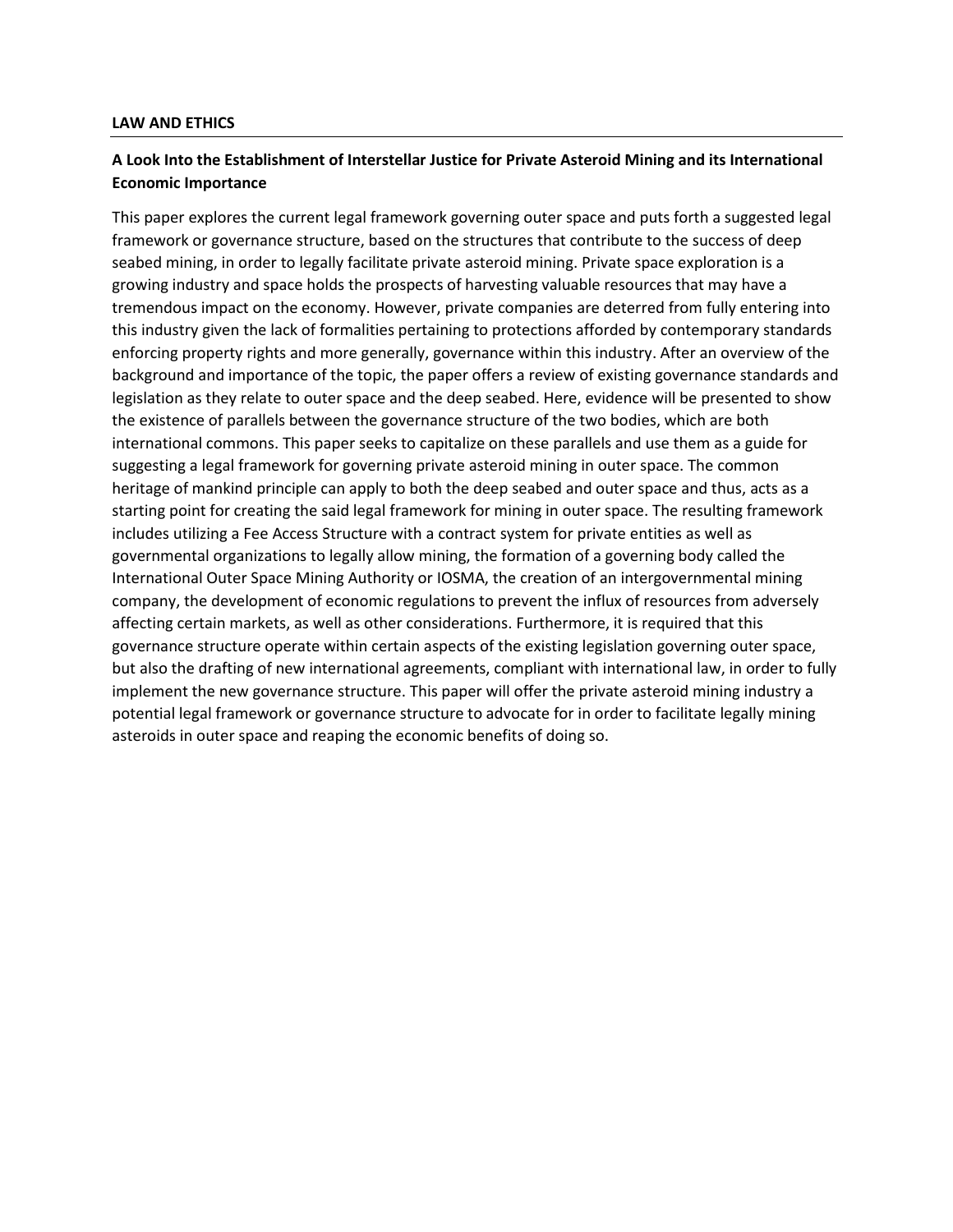## **Why Employers Discriminate Against Applicants with Disabilities**

Persons with disabilities have been discriminated against in the workplace for centuries. For instance, various disability groups existed since the 1800s. However, it wasn't until the 1900s that major reforms took place. Fortunately, working conditions have improved significantly due to the passing of legislations such as the Americans with Disabilities Act (ADA) of 1990 and the subsequent ADA Amendments Act in 2008. Despite this, the United States Department of Labor reports that a large discrepancy still exists between persons with disabilities and those without. In 2016, for example, only 17.9 percent of persons with a disability were employed compared to a 65.3 percent employment-population ratio for persons without a disability.

Thus, the purpose of this paper aims to formulate why employers discriminate against applicants with disabilities. My hypothesis is that employers discriminate against applicants with disabilities because they fear that the costs of training and hiring the applicant will be higher than an applicant with no disability. An audit study using two resumes will be conducted through Qualtrics and then distributed through Mturk. Statistical tests will then be used to find the variances between the responses of the two groups to test if the hypothesis is true. Depending on the data, a follow up study will be conducted for additional data.

## **Race and the Tax Divide: A Study of Cook County Property Taxes**

This study provides evidence of how property tax assessments are disproportionately higher in South and West Suburbs of Cook County, predominately affecting neighborhoods with majority black and Hispanic residents. Over the last fifty years, Cook County property tax assessments have been a point of contention, as skewed assessments both over and under value properties across the county. In recent years, this study finds, over-assessment has been found to affect properties in South and West villages far more frequently than North and Northwest villages. The same areas that see the highest assessment ratios (assessed value/market value) tend to be the areas with the lowest median income, and are predominately black and Hispanic. This study looks at a combination of variables that should affect the assessment ratio- like age of the property, building square footage, density of foreclosures in surrounding areas, and land square footage- and factors that might indicate residual bias, including demographic and socio-economic data. In doing this, the study suggests why the Cook County assessor may be over assessing South and West suburbs over North and Northwest suburbs, and contributes to a larger effort to mend such inequalities within the county.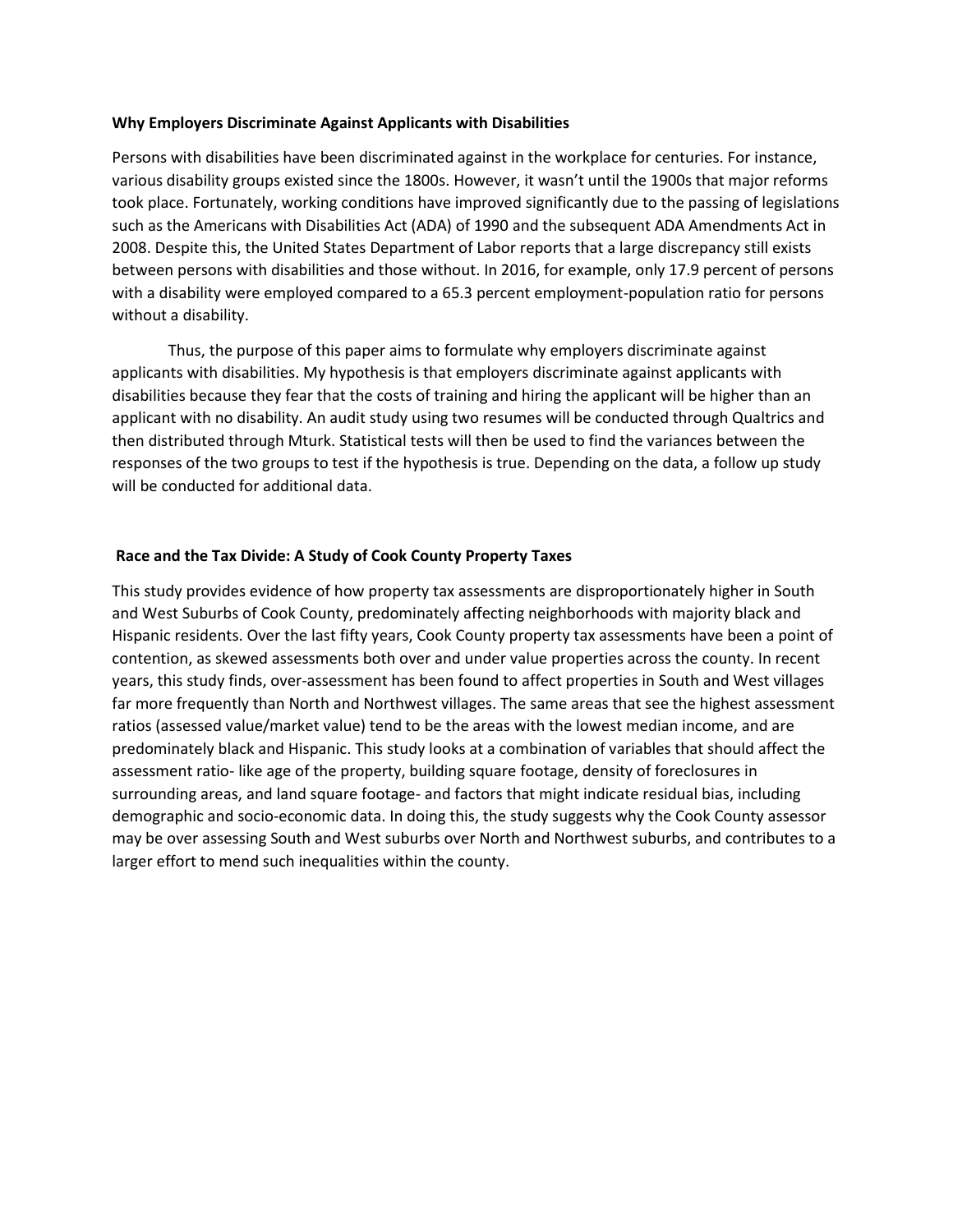## **Trading Away Poverty: Aggregate Trade Policies and their Impact on the Gini Coefficient**

Classic economic theory states that openness and free trade lead to efficiency, greater incomes, and a means for development for emerging economies and developing countries. However, much of the time, these effects do not reach the poor in a country, and, therefore, trade only leads to increases of the income gap within a country, as only the already rich or powerful reap the rewards of free trade. However, there are special circumstances in which openness can lead to a reduction of income inequality. Additionally, it is important to look a step further and find which specific policies are responsible for this reduction, rather than just openness in general. My study will examine this relationship, the relationship between aggregate trade policies and income inequality. In finding which policies work best to improve the lives of all citizens within a country, regardless of social class, countries will then be able to implement these policies in hopes of reducing global poverty. Therefore, the purpose of my study is to find what governments can do and what policies they can use to more efficiently increase incomes (and thereby development) in their countries for all citizens, thus reducing income inequality and poverty in totality. My expected results are country specific, as each country uses different policies. Nonetheless, more generally, I expect more openness to trade and more foreign direct investment (FDI) to be instrumental in increasing GDPs, yet how that affects income inequality depends on the type of trade. For example, if a country only imports or exports luxury goods, then trade likely increases income inequality. Policies that likely decrease income inequality include FDI, which can lead to reduced unemployment and increased productivity in a country. If the investment involves unskilled labor jobs, then it would seem to imply that this type of policy would be beneficial in increasing the wages of the lower classes and thus decreasing income inequality. Therefore, I expect the correlation between increasing levels of FDI and decreasing income inequality to be strong. Finally, GDP growth has been connected to a reduction in income inequality in previous literature, so I expect this correlation to continue to be strong.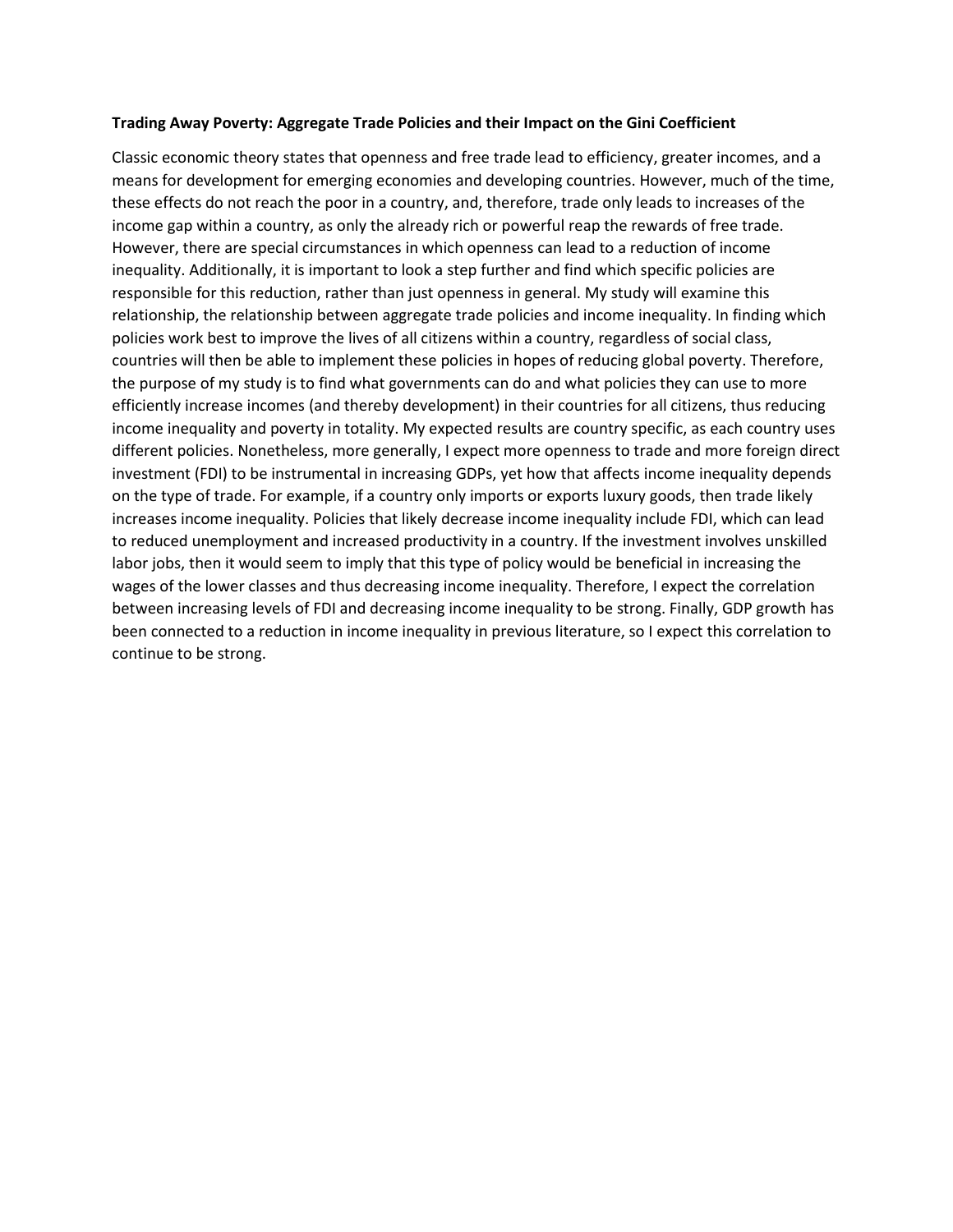#### **Does Personality Matter: Effectiveness of Impression Management Tactics**

This research is designed to examine whether personality, specifically agreeableness and extraversion, has any effect on the effectiveness of Impression Management (IM) tactics, specifically nonverbal tactics and self-promotion. Using a virtual reality interview software, the performance of participants in simulated interview settings is analyzed for both quality and use of certain IM tactics, and compared against their personality traits using the IPIP-NEO "Big Five" personality framework. The cybernetic model of Bozeman and Kacmar (1997) and the two-component model of impression management developed by Leary and Kowalski (1990), were used to establish a hypothesis for connecting personality traits with the effectiveness of impression management tactics. It is expected that this study will show that those higher in agreeableness and extraversion will be more effective at employing certain impression management tactics.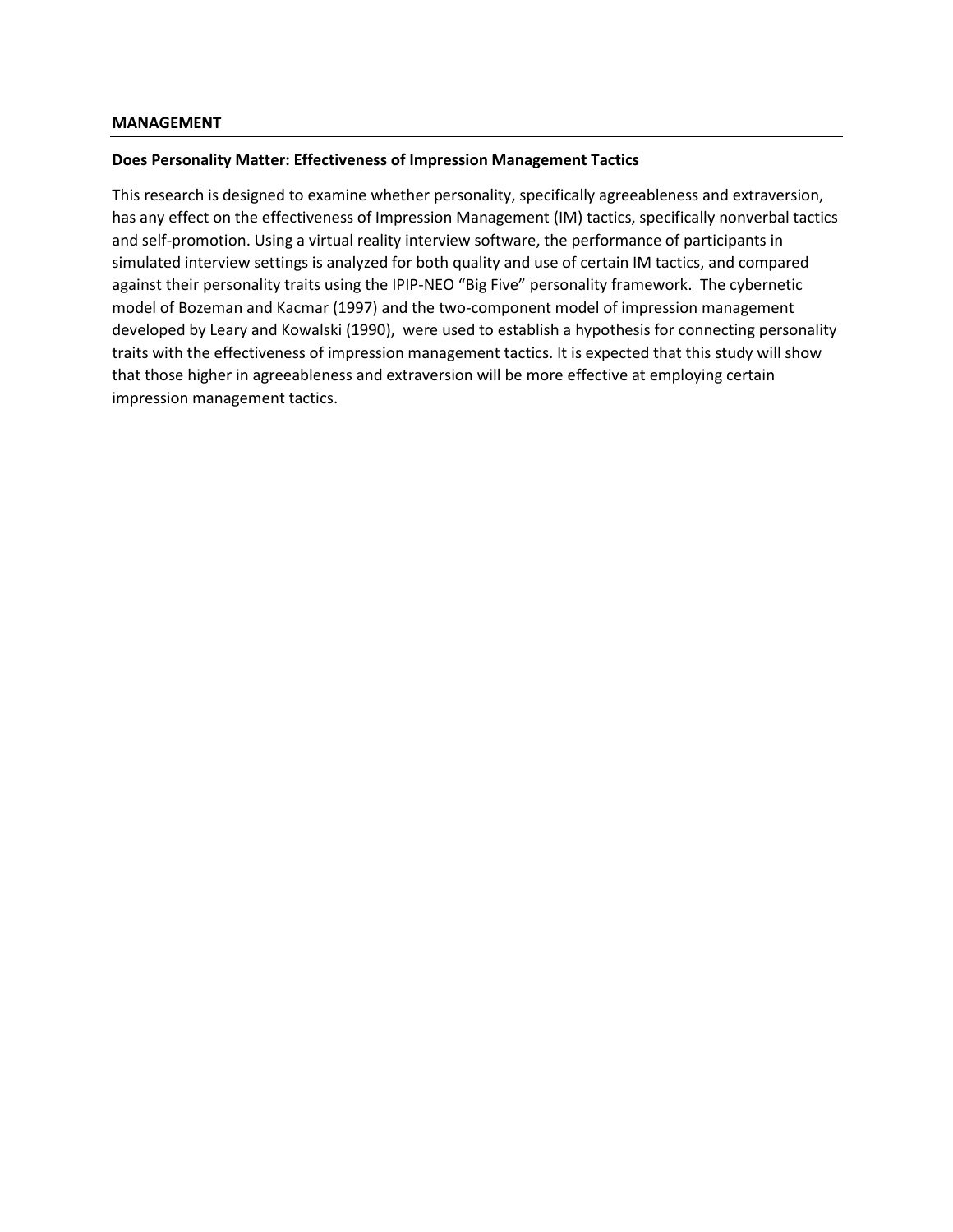#### **MARKETING**

#### **Investigating the Effects of Minority Intersectionality on Product Perception**

The fashion industry is currently in debate about a number of social issues triggering a slow increase in diversity levels. However, the rate of change is still very slow. Mass media has created a potentially unhealthy idea of beauty: a thin, young, white woman. This concept is not at all reflective of the general population. The homophily theory suggests that we identify, and therefore are more likely to trust, those who look like us. So why don't models in advertisements look more like the general population? We plan to look at a how the use of models of a minority, specifically regarding ethnicity and body type, affect a respondent's product perception and how that differs whether the respondent looks like the model or not. The methodology involves four similar mock advertisements with models of varying skin color and body type being shown to respondents, followed by the same series of questions that are meant to gauge the reader's thoughts on the product advertised (jeans). The questions ask whether the respondent would try or buy product and what their opinions are on the model specifically, as well. We expect to find that when the respondent looks like the model (same body type and skin color) they will think higher of the product advertised and vice versa. We also expect to find that the influence of aspiration will play into respondents' opinions and they rate the more "ideal" model as more attractive. Data will be collected prior to the presentation. The findings will allow brands to know whether they should use models that physically represent their target audience or whether they should stick to the traditional mindset that an aspirational looking model will better sell the product.

## **Looking at the Intersection between Socially Conscious Advertising and Consumer Trust**

In today's advertising environment, brands are constantly trying to find new ways to connect with their audiences. Whether it be incorporating famous celebrity figures, incorporating relevant pop culture references, and more. Advertisements and its usage has evolved over the decades from primarily being used to promote a product or service to also being a tool and space for companies to share their voice on societal and social issues, becoming a more inclusive space, while also selling their product. We see actors of all races being used in advertising. We see multilingual advertising. We see ads tackling relevant, hot topic-social issues and linking their corporate social responsibility goals together with their product advertising. However, while advertisement has started moving towards incorporating these social messages, it can also be said that the consumer response has not always been overwhelmingly positive or well-received to these more socially-conscious messages as in the case of the Kendall Jenner Pepsi ad or the Gillette ad speaking to toxic masculinity, both of which received lukewarm responses. Why is this the case? How does this impact customer trust and belief in brand authenticity? This article will review and synthesize existing theory and research on the intersection between socially-focused advertising and consumer trust. This study will contribute to this field by critically looking at emerging theory and research for the two areas and understanding what associations can be made. This is so to discern a clearer picture of how these two work hand in hand to identify the most fruitful research areas for future researchers so that brands and future advertisements can prevent negative consumer response to their advertisements.

Please note: this abstract is subject to change but it will be in the realm of advertising.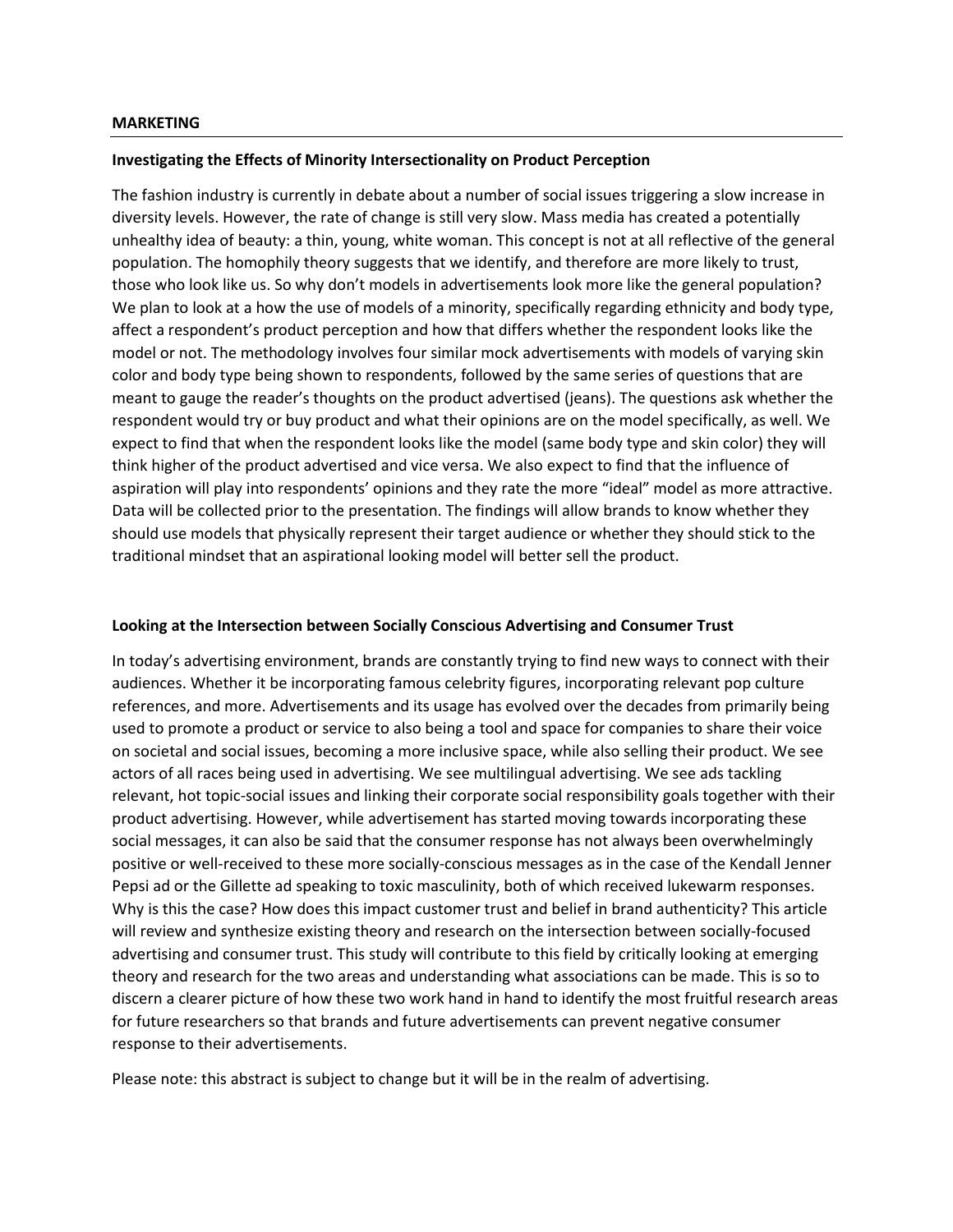## **Researching the Impact of Message Framing on Brand Attitude when Brand's Take Political Stances**

Today, the ways in which consumers interact with their brands is changing. Market globalization, the rise of social media, and increased brand awareness has allowed for consumers to have more choice about which brands they support or avoid based on personal preference or ideology. And, increasingly, consumers across the country and across the political spectrum are seeking to support brands that share and exemplify their social and political values. However, for brands that want to take the plunge into the political sphere, there is still little to no research about how marketing and messaging techniques can help to impact consumer brand attitude within the process. In this research, I hope to add to the existing field of knowledge by exploring the effects of message framing and involvement on brand attitude when brand's take political stances. I hypothesize that negatively framed political messages will have a larger impact on brand attitudes than will positively framed political messages, especially under conditions of high involvement.

# **The Effectiveness of Green Advertising Messages on Social Media and Green Product Purchase Intention Among Young Consumers**

The purpose of this study is to examine the effectiveness of young consumers' perceptions towards green advertising on social media. A conceptual framework was developed based on the theory of reasoned action to understand relationships among several variables, including social influence, word of mouth (WOM) behavior, Green ads credibility, attitude toward green ads, and purchase intention. The results explain that social influence and WOM on social media affect green ads credibility. Green ad credibility can increase positive attitudes toward green ads and reduce negative perceptions toward green ads. Also, social influence is directly related to attitude toward green ads. Negative perception toward green ads can negatively affect attitude toward green ads. Then, positive attitude toward green ads can increase purchase intention of green products. As to managerial suggestions, companies should utilize the social media interaction environment since social influence and WOM strongly increase green ad credibility and positive perceptions toward green ads. Eventually, the factors will increase green product purchase intention.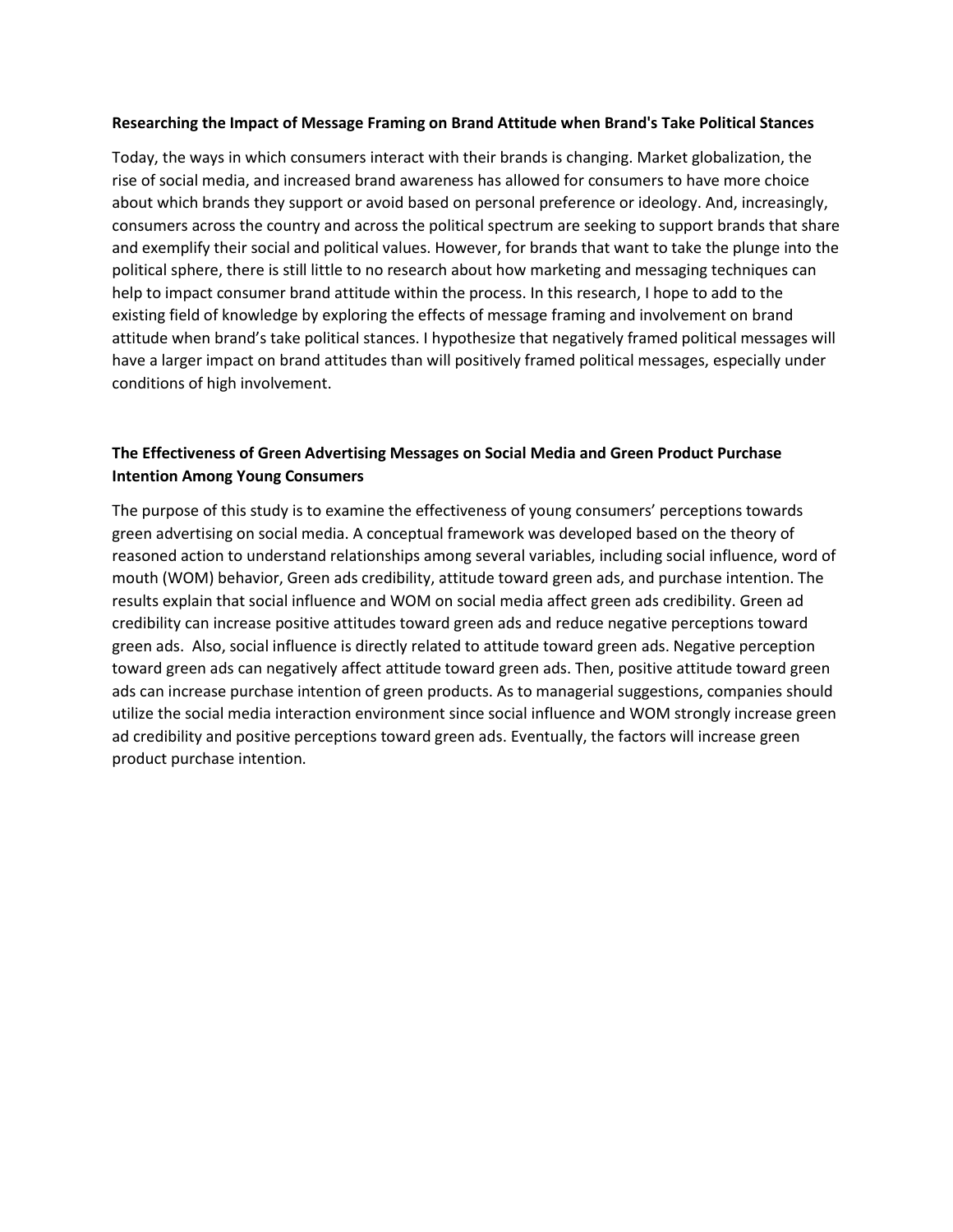#### **Analyst Focus on Corporate Social Responsibility**

The idea of CSR is becoming increasingly important in the investment process. More and more investors want to generate environmental and social impact from their investments besides financial return. Since investors become very interested in socially responsible investing, financial analysts, who significantly influence investors' judgment and beliefs, also start to incorporate CSR information into their analysis of companies. The purpose of this paper is to investigate whether sell-side analysts focus on CSR information and to what extent. The research method planned to use in this paper is analyst report methodology, which is a quantitative method measuring the frequency of a list of CSR expressions appearance in analyst reports. In this paper, the analysis will contain a sample of 50 S&P companies with highest ESG scores in 2017. The expected finding of this paper is that at least a portion of analysts are aware of CSR and mention CSR information, given the increasingly important role that CSR plays in the capital markets.

# **The Effectiveness of Green Advertising Messages on Social Media and Green Product Purchase Intention Among Young Consumers**

The purpose of this study is to examine the effectiveness of young consumers' perceptions towards green advertising on social media. A conceptual framework was developed based on the theory of reasoned action to understand relationships among several variables, including social influence, word of mouth (WOM) behavior, Green ads credibility, attitude toward green ads, and purchase intention. The results explain that social influence and WOM on social media affect green ads credibility. Green ad credibility can increase positive attitudes toward green ads and reduce negative perceptions toward green ads. Also, social influence is directly related to attitude toward green ads. Negative perception toward green ads can negatively affect attitude toward green ads. Then, positive attitude toward green ads can increase purchase intention of green products. As to managerial suggestions, companies should utilize the social media interaction environment since social influence and WOM strongly increase green ad credibility and positive perceptions toward green ads. Eventually, the factors will increase green product purchase intention.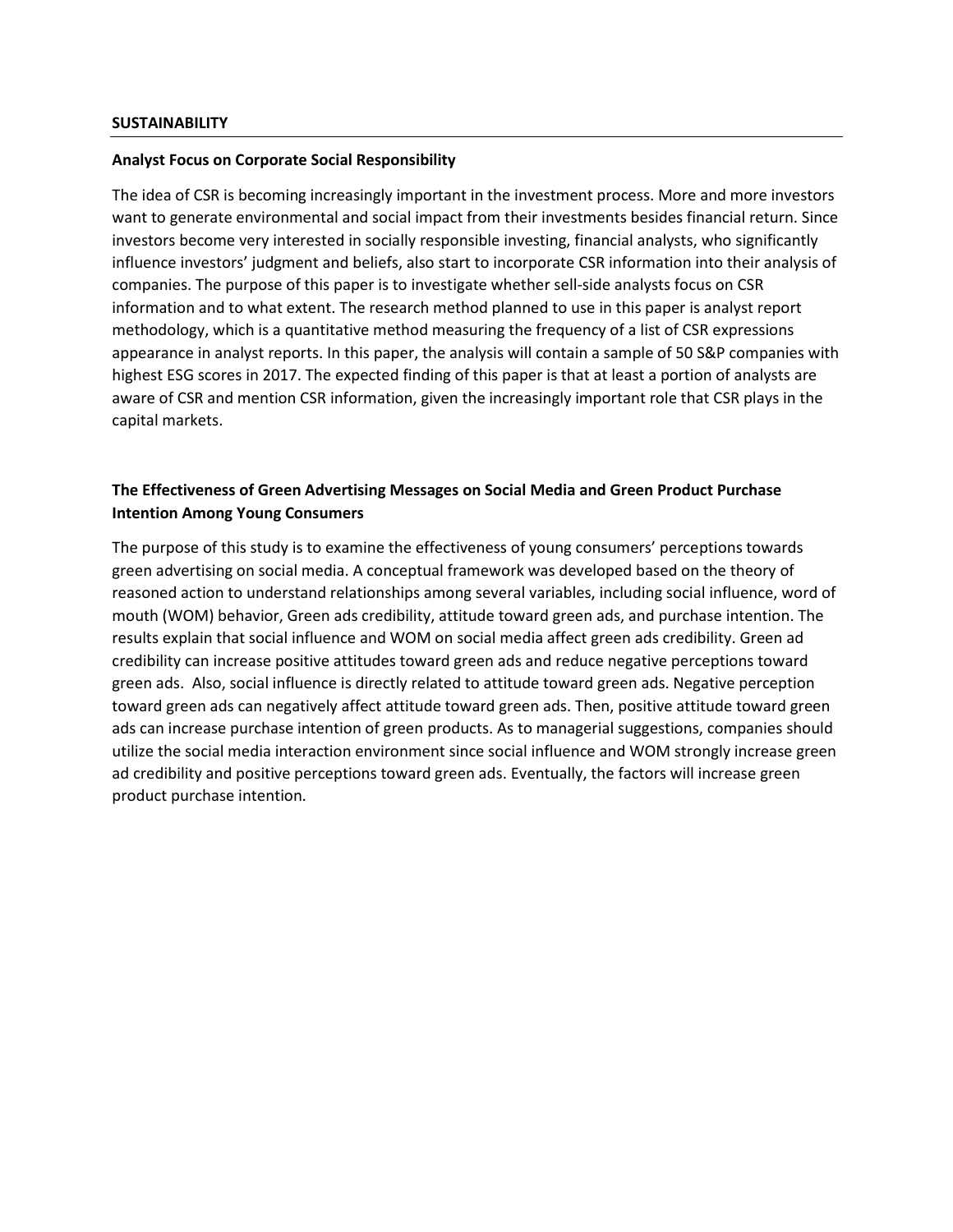## **The Presence of Female Leadership and How it Relates to Corporate Social Performance**

The purpose of this paper is to identify the relationship between women in top leadership positions and organizations' corporate social performance across various industries. The main questions guiding this paper are: is there a correlation between female presence in top corporate positions and higher CSR ratings? Is there a difference between male and female leadership and how this relates to CSP? What is the female influence on the companies that are actively implementing changes and innovations? This paper begins with a thorough introduction of CSR as well as a discussion of female business talent and the current lack of women in top management roles. A literature review is conducted to discuss the characteristics and values of women in business compared to male counterparts to set up the gap in research as it pertains to decision-making in CSR. Quantitative and qualitative metrics of data on companies will be collected to compare leadership with and without female presence. The research design will feature a correlation analysis test between the occurrence of women in board or C-suite positions and the composite CSR ratings. The composite CSR rating will allow for a multi-faceted approach to evaluating CSP from numerous sources. The goal of this paper is to identify differences in female and male leadership in how it relates to current social innovation and sustainability efforts by individual companies. Based on prior research and trends, the hypothesis of this empirical study is that there is a positive correlation between female corporate leadership and increased CSP across industries. The conclusions of this research will work to establish the need for women to be more involved in executive decisions to ideally promote new opportunities and add to humanitarian and environmental consciousness in the business world.